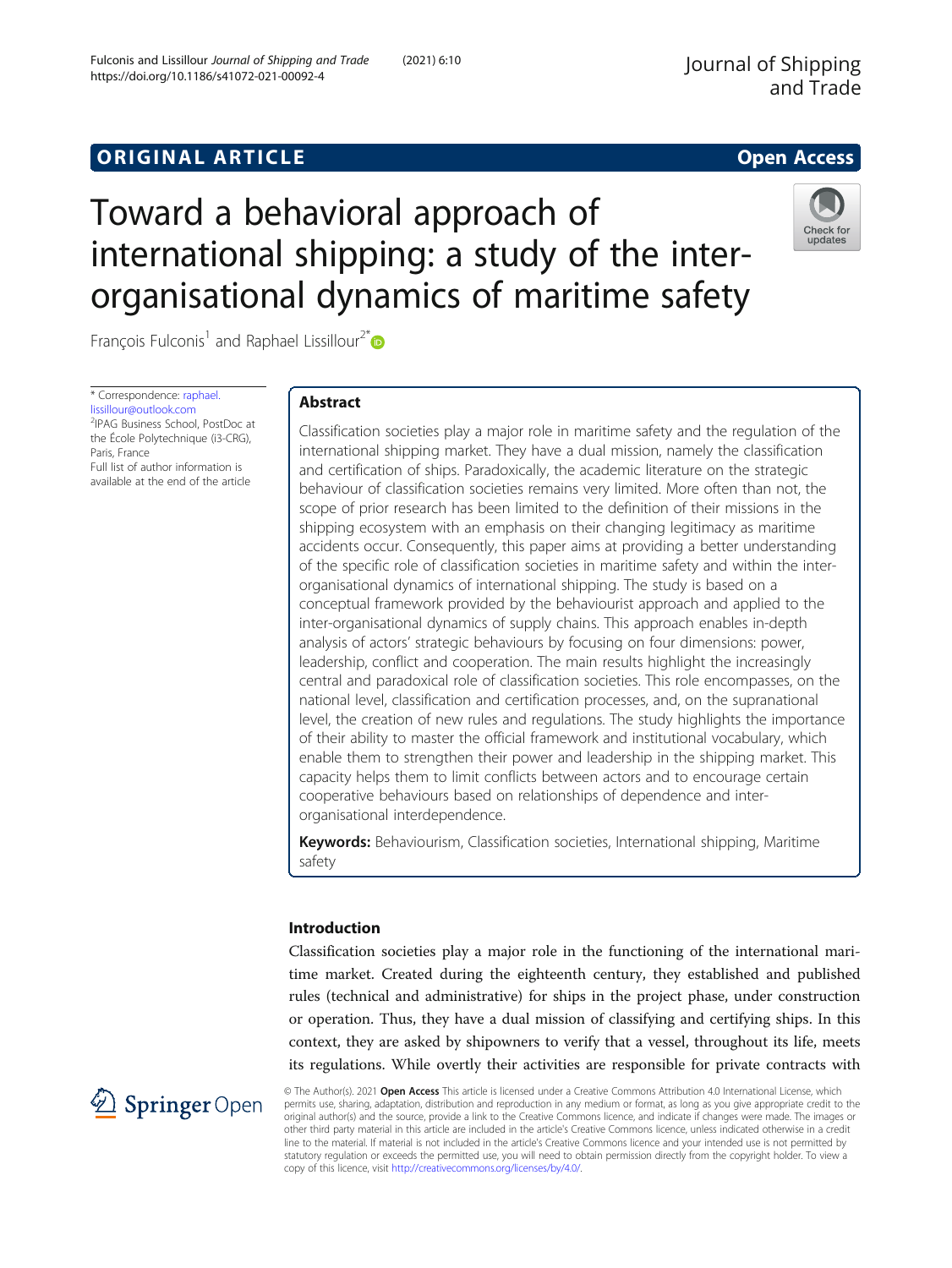shipowners, their role is much more complex to grasp since it is of interest to many other players directly or indirectly linked to the maritime transport market. These players include insurers, charterers, shippers, bankers, potential buyers of ships, states (flag, port, coastal) for which they can carry out checks, the European Union, the European Maritime Safety Agency (EMSA), the International Maritime Organisation (IMO), amongst others.

Bindel [\(2019](#page-20-0)), general engineer of armaments, expert-approved by the French Court of Cassation and a member of the Marine Academy, offers a synthetic presentation of classification societies. He states that "it was in London, in the mid-18<sup>th</sup> century, that marine insurers first felt the need to rely on an independent company to assess the strength of the vessels they guaranteed. The first register of listed ships, Lloyd's Register Book, was published for the years 1764-1765 and 1766". Since then, this profession has continued to develop and, according to Bindel [\(2019\)](#page-20-0), in "almost two and a half centuries, classification societies have evolved [...] but the founding principles remained the same. A classification company is first and foremost an organisation that establishes rules, both technical (regarding, for a ship, its hull, its machinery and its equipment) and administrative (frequency and scope of inspections for example), and publishes them." The classification societies provide their services to shipowners for the vessels in service and the vessels under construction. The classification society will then verify that a particular vessel conforms with its standards and issue a published certificate. The classification society proceeds to periodical verification to ensure that the vessel continues to meet its standards. Classification is, therefore, a private matter, a contract between a service provider and a shipowner. However, the class certificate "may also be of interest to third parties, insurers, charterers, bankers or potential buyers" Bindel [\(2019](#page-20-0)).

To date, there are approximately 50 classification societies in the world. Since 1968, the largest of them (representing 94% of the international merchant fleet tonnage) have been grouped within the International Association of Classification Societies (IACS). As an international non-governmental organisation, IACS plays an important role in self-regulating the maritime market by harmonising rules and practices to increase maritime safety (Molenaar, [2014;](#page-22-0) Kopela, [2017;](#page-21-0) Ceyhun, [2020](#page-21-0); Lissillour et al., [2021a](#page-22-0), [b\)](#page-22-0). In addition to their private classification activity, classification societies carry out a public service mission on behalf of the flag states known as 'certification'. They act on behalf of states that generally do not have the means to carry out inspections or audits (of the ship and the company that manages it) on terms depending on each flag state. Furthermore, classification societies must ensure compliance of vessels, not with the rules they have issued, but with the technical standards of various international conventions relating to personal safety (the Safety of Life at Sea (SOLAS) Convention) or pollution (the Marine Pollution (MARPOL) Convention) (Raynaut, [2019\)](#page-22-0). Their role here is all the more justified since these inspections are identical to those carried out in the context of classification.

However, in a world where economic interests and safety imperatives are entwined, their credibility can be questionable. According to Latrech ([2004](#page-22-0)), several factors justify this questioning: the ambiguity of their role between public and private, their commercial nature, sometimes their complacency, their financial dependence on shipowners, the legal problem posed by the disclaimer inserted in their contracts, or the IACS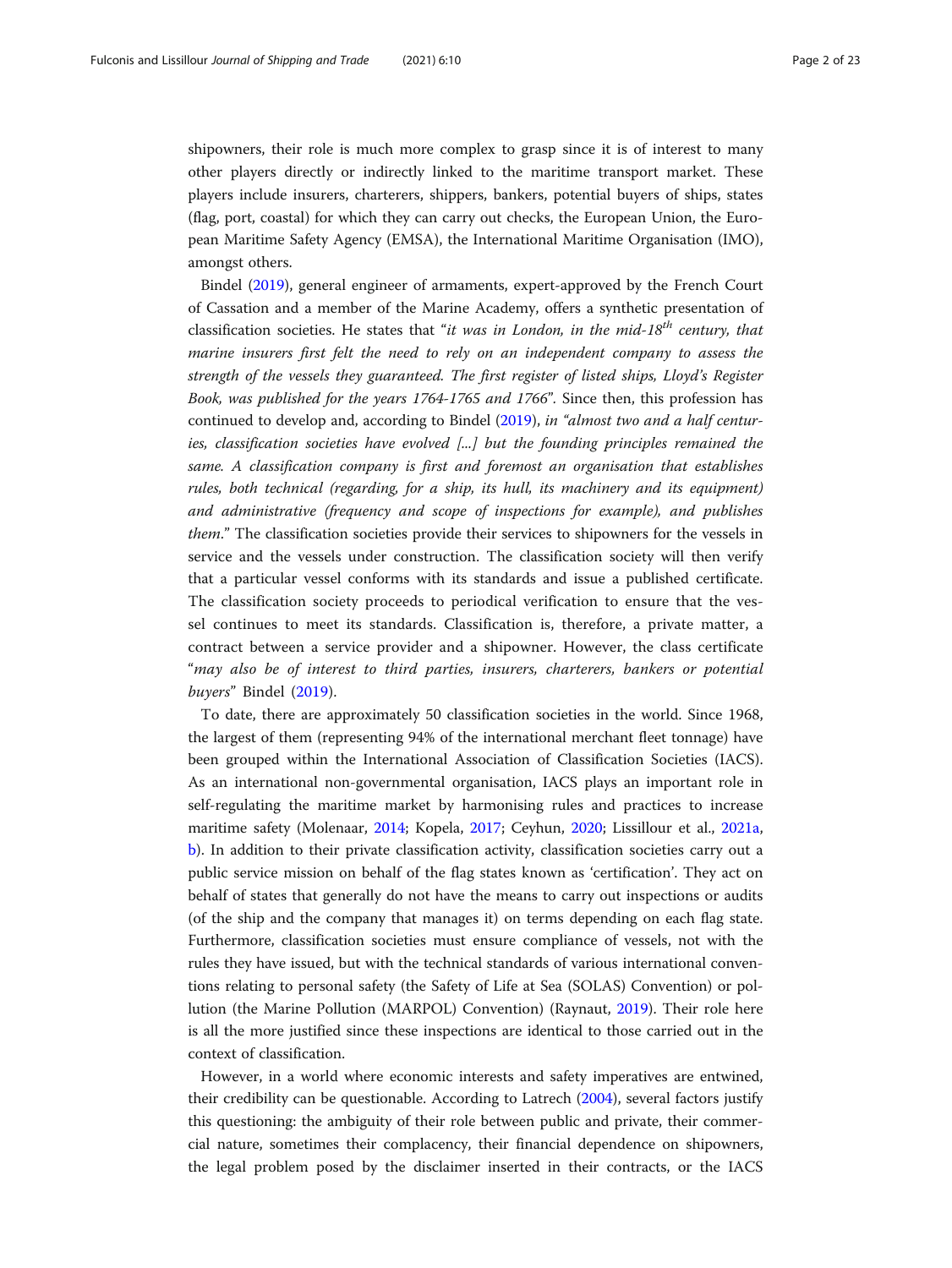policy excluding smaller companies. Furthermore, from a legal viewpoint, their responsibility in strengthening maritime safety is regularly asked (Ferrer, [2004;](#page-21-0) Langlais, [2018](#page-22-0); Raynaut, [2019](#page-22-0)). However, beyond the legal issues, is it not the broader governance of maritime safety in which classification societies play a particular role that needs to be questioned? As Latrech ([2004](#page-22-0)) pointed out, "moving from a simple information role to a more technical role, they are now wandering between private functions for the granting of a rating and public functions carried out under delegation of flag states to equip ships with their international safety titles".

Nevertheless, while their role is increasingly crucial for the regulation and safety of the maritime market, the academic literature on the strategic behaviours of the stakeholders, the forefront of which are classification societies, remains very limited. Most prior research on maritime safety focused on the technical aspects and identifying risk indicators to predict accidents; the subject raises issues related to strategic management and supply chain management (SCM) (Kretschmann, [2020\)](#page-22-0). Nevertheless, it remains very understudied in Management Sciences (Lissillour et al., [2019\)](#page-22-0), and recent studies urge future research to focus on the inter-organisational aspects of maritime safety (Dominguez-Péry et al., [2021](#page-21-0)). Furthermore, whereas prior research focused on decision models based on a rational decision-making approach (Hoffmann et al., [2020](#page-21-0); Rahman et al., [2016\)](#page-22-0), this research use behaviourism to understand better stakeholders' complexity, their power relationships, leadership, conflict and cooperation maintained with their market, in a duality oscillating between regulatory actions and competitive behaviour.

In order to do so, this paper adopts the analysis prism of the behaviourist approach commonly applied to the inter-organisational dynamics of supply chains. Specifically, the paper aims to investigate the role of classification societies in maritime safety governance and the inter-organisational dynamics of international shipping. To do so, we mobilise the dimensions of power, leadership, conflict and cooperation characterising the behaviourist approach. The second section is dedicated to the literature review. Referencing works analysing the inter-organisational dynamics of supply chains, the third section develops the theoretical framework and analysis grid used in this study. The fourth section details the empirical study's main methodological features between 2014 and 2019 in the port areas of Shanghai, Singapore, and Europe. The fifth section is devoted to the presentation and discussion of the main research findings. Finally, while acknowledging this work's limitations, we conclude by elaborating on the practical and theoretical contributions and venue for further research.

# Literature review

The classification societies have been studied from various perspectives, first in terms of methodology and focus. The classification societies play an important role in the functioning of the Port State Control (PSC) because "the flag of registry and classification society are an integral part of the target factors used by PSC authorities when deciding on vessels to select for inspection" (Cariou and Wolff, [2011](#page-20-0)). The impact of the flag of registry on the casualty rates has been measured to assess the performance of Flags of Convenience compared to the others (Li and Wonham, [1999;](#page-22-0) Alderton and Winchester, [2002](#page-20-0)). Other research studies included other variables, such as the ship's age (Robert and Marlow, [2002](#page-22-0)) and size and type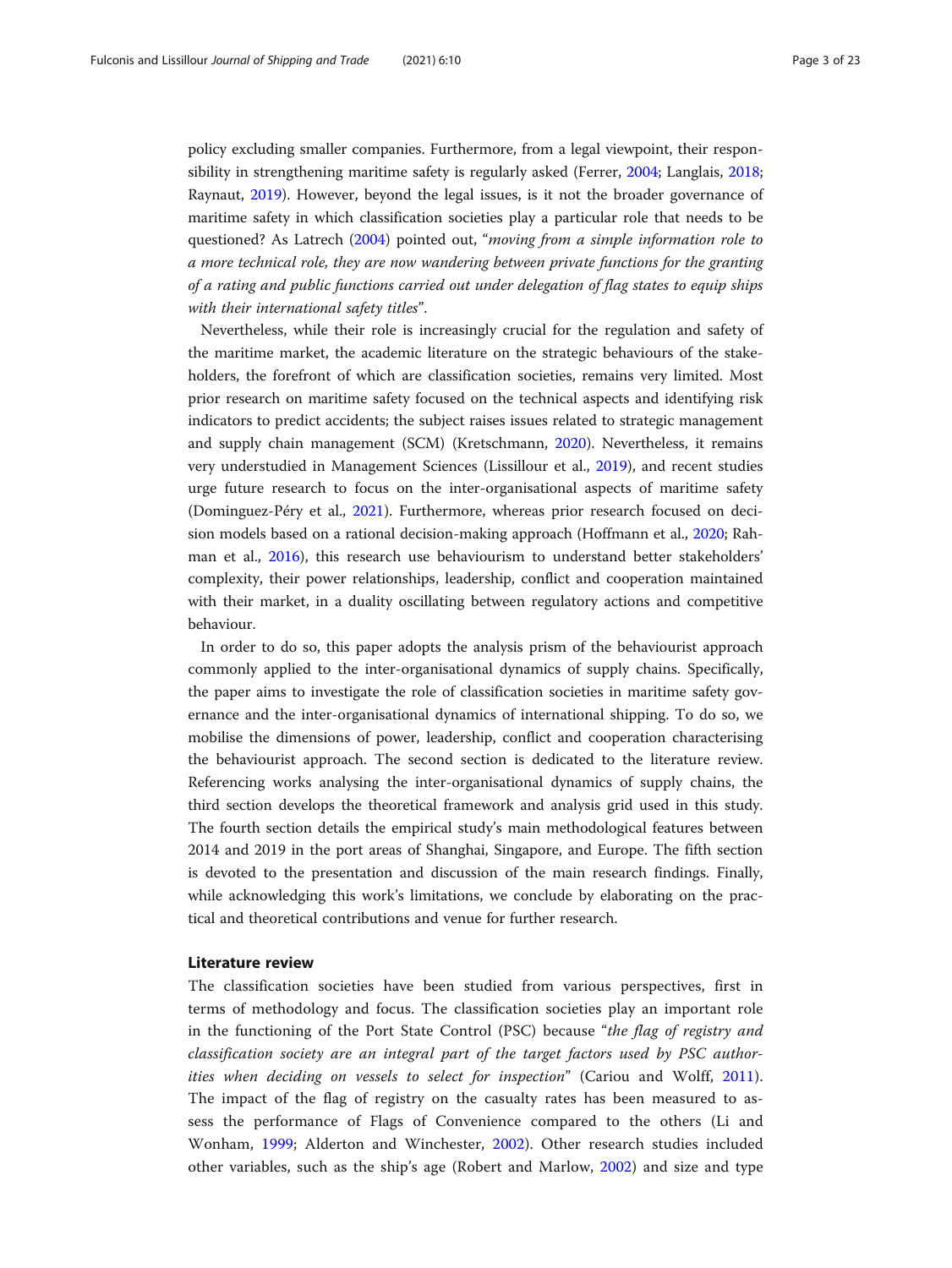(Talley, [1999](#page-22-0)). Cariou et al. [\(2007](#page-20-0), [2008](#page-20-0)) considered all these variables together and confirmed that they are potent predictors of eventual deficiencies during the inspection. Knapp and Franses ([2007b](#page-21-0)) investigated the phenomena of flag and classhopping and measured the extent to which both contribute to increasing vessels' blacklisting. Indeed, vessels in bad shape are more likely to repeatedly engage in flag- and class-hopping (Cariou and Wolff, [2011](#page-20-0)).

Prior studies investigated the regional impact of the maritime safety regime on the shipping industry. Port State Control inspections have been found to have a positive effect on cost-saving for the industry as it reduces the risk of detention and loss of ships (Knapp et al., [2011\)](#page-21-0). But then, how to avoid unnecessary inspections (Bijwaard and Knapp, [2009\)](#page-20-0) and target the right ships is the rationale behind the work of Knapp and Franses ([2007a,](#page-21-0) [b\)](#page-21-0). Via econometric analysis, the authors found out that the basic ship profiles did not vary much across regimes regarding detention probability (Knapp and Franses, [2007b](#page-21-0)). In another study, these authors found out that a high detention rate did not lead to a low casualty rate, thus pointing at the lack of coordination and trust amongst PSC regimes and industry inspections (Knapp and Franses, [2008\)](#page-21-0). This lack of trust between stakeholders such as states, classification societies, insurance companies and shipowners has created a fertile environment for many inspections providers for the sake of safety (Knapp and Franses, [2010\)](#page-21-0). Meanwhile, other factors outside the reach of the PSC, such as the economic conditions of the shipping market, may negatively impact safety quality (Knapp and Franses, [2010\)](#page-21-0).

Beyond these essentially quantitative studies, investigations from the field of engineering have led scholars to create a systematic management tool to prevent marine accidents by good design, training, and operation (Wang, [2001](#page-22-0)). While having a strong potential for useful translation into the industrial setting, these studies do not lead to an acute understanding of the inter-organisational dynamics to which this paper is devoted. A few studies from the field of supply chain management tackled the case of classification societies. Goh and Yip [\(2014\)](#page-21-0) documented their essential role for maritime safety, despite being sometimes suspected of partiality because of their commercial relationship with the shipowners and the competition amongst societies. Early publications already stressed the danger of privatisation of maritime safety and the need for governmental audit and monitoring on classification societies (Brooks, [1996](#page-20-0)). Recent interdisciplinary studies at the crossroad between sociology and management drew on the theory of practice to better understand the growing domination of classification societies (Lissillour and Bonet-Fernandez, [2020](#page-22-0)) as they impose their vision of the world in the governance of maritime safety (Lissillour et al., [2021a,](#page-22-0) [b\)](#page-22-0) while other actors are gradually excluded (Lissillour and Bonet, 2018). While these research papers shed much light on the conflict of interest and the source of influence within this ecosystem, their theoretical perspective did not integrate the complexity of both competitive and cooperative relations. This matter of fact motivated the behaviourist approach's choice (Simon, [1947\)](#page-22-0) for this investigation.

# Conceptual framework

The behaviourist approach supports our theoretical framework (Simon, [1947](#page-22-0); March and Simon, [1958;](#page-22-0) Cyert and March [1963](#page-21-0)), which was applied to distribution channel analysis (Stern and El-Ansary, [1977](#page-22-0)) and, more broadly, to the study of the inter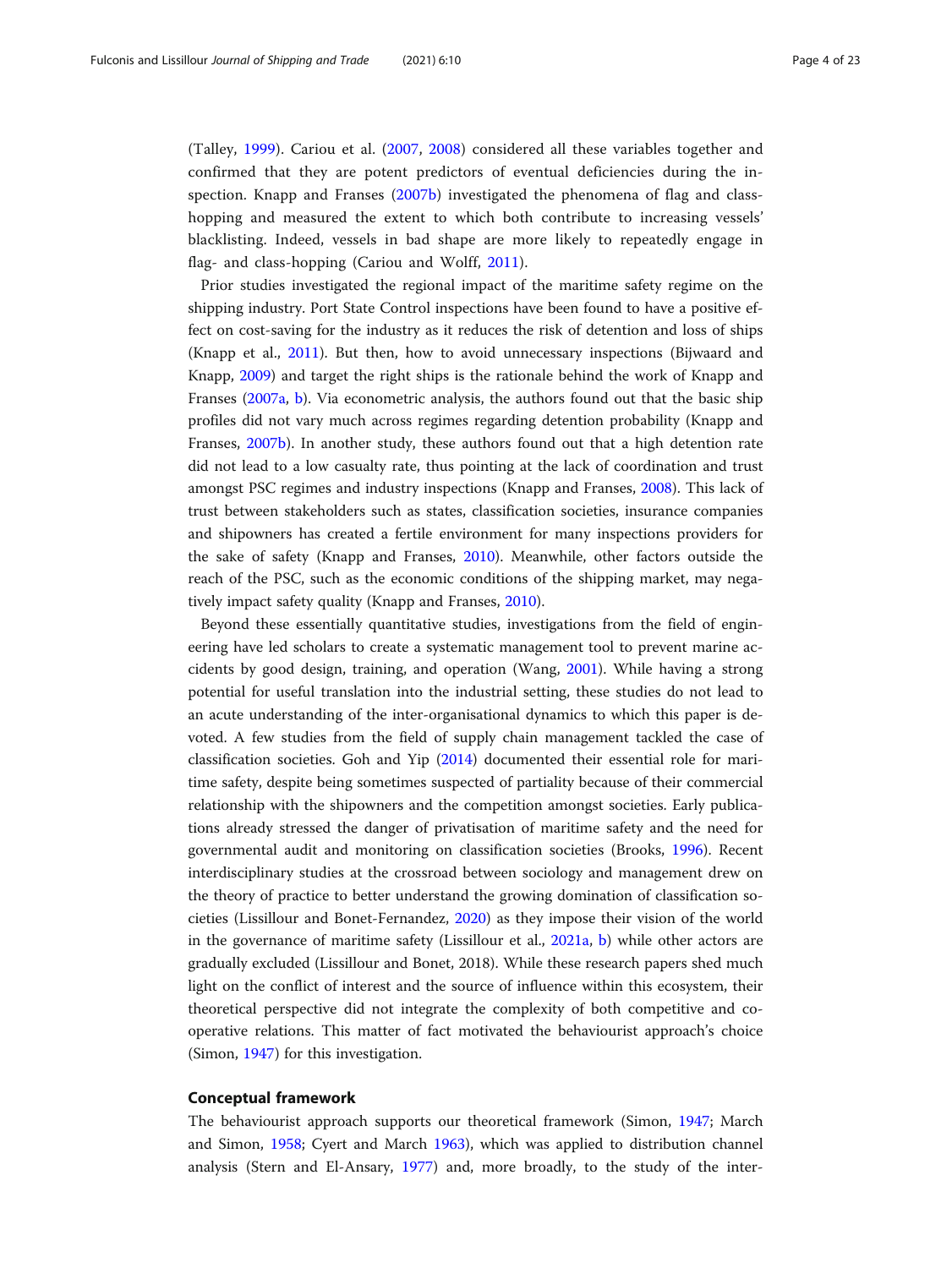organisational dynamics of supply chains (Mentzer et al., [2001\)](#page-22-0). Although distinct disciplines approach the distribution channel and supply chain, they are inter-organisational exchange systems with strong conceptual proximity (Roveillo, [2015](#page-22-0); Fulconis and Roveillo, [2017](#page-21-0)). The traditional theories used to study supply chains, more often than not, assume a rational decision-making approach (Gino and Pisano, [2008](#page-21-0)), which is characterised by 1) the possession of comprehensive data, 2) optimal data analysis taking into consideration alternative actions, and 3) the selection of the most efficient decision to optimise profit (Mantel et al., [2006](#page-22-0)).

Indeed, decisions are gradually understood not necessarily as the result of a rational process but as bounded by decision-makers capacity to gather and analyse complex data (Mantel et al., [2006](#page-22-0)). Such complex analysis requires multiple dimensions (Davis-Sramek et al., [2018\)](#page-21-0), which result from organisational constraints, prior experiences, associative learning (Kaufmann et al., [2014](#page-21-0), [2017\)](#page-21-0) and intuition (Salas et al., [2010](#page-22-0)). According to the Behaviourist School of distribution channel analysis, inter-organisational dynamics are traditionally based on four dimensions: power, leadership, conflict and cooperation (Stern and El-Ansary, [1977\)](#page-22-0). These are regularly used to study the management of multi-actor supply chains (Paché and Spalanzani, [2007](#page-22-0); Bonet-Fernandez and Boissinot, [2012;](#page-20-0) Roveillo, [2015\)](#page-22-0). These will be presented and drawn on to propose an exploratory analysis grid hereafter.

#### Power

The dimension of power has been the subject of much work which broadly defines the capacity for influence (Filser, [1989](#page-21-0); (Filser et al., [2012](#page-21-0)). Schopler ([1965](#page-22-0)) defines the power of an individual A over another individual B "as the probability of B engaging in a certain behaviour after an A intervention, compared to B's likelihood of adopting that behaviour in the absence of A's approach". According to the founding work of French and Raven ([1959](#page-21-0)), power is characterised by five sources: reward, sanction, expertise, reference value and legitimacy. For Emerson [\(1962\)](#page-21-0), power "implicitly resides in dependence on others", which is proportional to resource needs and inversely proportional to the availability of these resources. Porter [\(1986\)](#page-22-0) determines a company's bargaining power through the level of concentration of its customers and suppliers, its size, and its offer's scarcity or specificity. As for Cox ([2001\)](#page-21-0), the author stipulates that, within the framework of supply chains, the power that a company has, originates in 1) the appropriation of value that allows the company to sustain its activity, 2) the contribution of value to the end customer when marketing a product or service, and 3) in the capacity to improve processes between members of the supply chain (Lavastre et al., [2016\)](#page-22-0).

# Leadership

Leadership is defined as the exercise of power "recognised and accepted by members of a group. The legitimacy of the leader allows members to benefit more from the coordination established by the leader. Recognition of leadership is based on members' representation of the leader's vision, legitimacy, and skill/expertise" (Fabbe-Costes, [2010](#page-21-0)). According to Bowersox and Closs [\(1996\)](#page-20-0), supply chains need a leader to establish performance-generating cooperation between the various players. One member's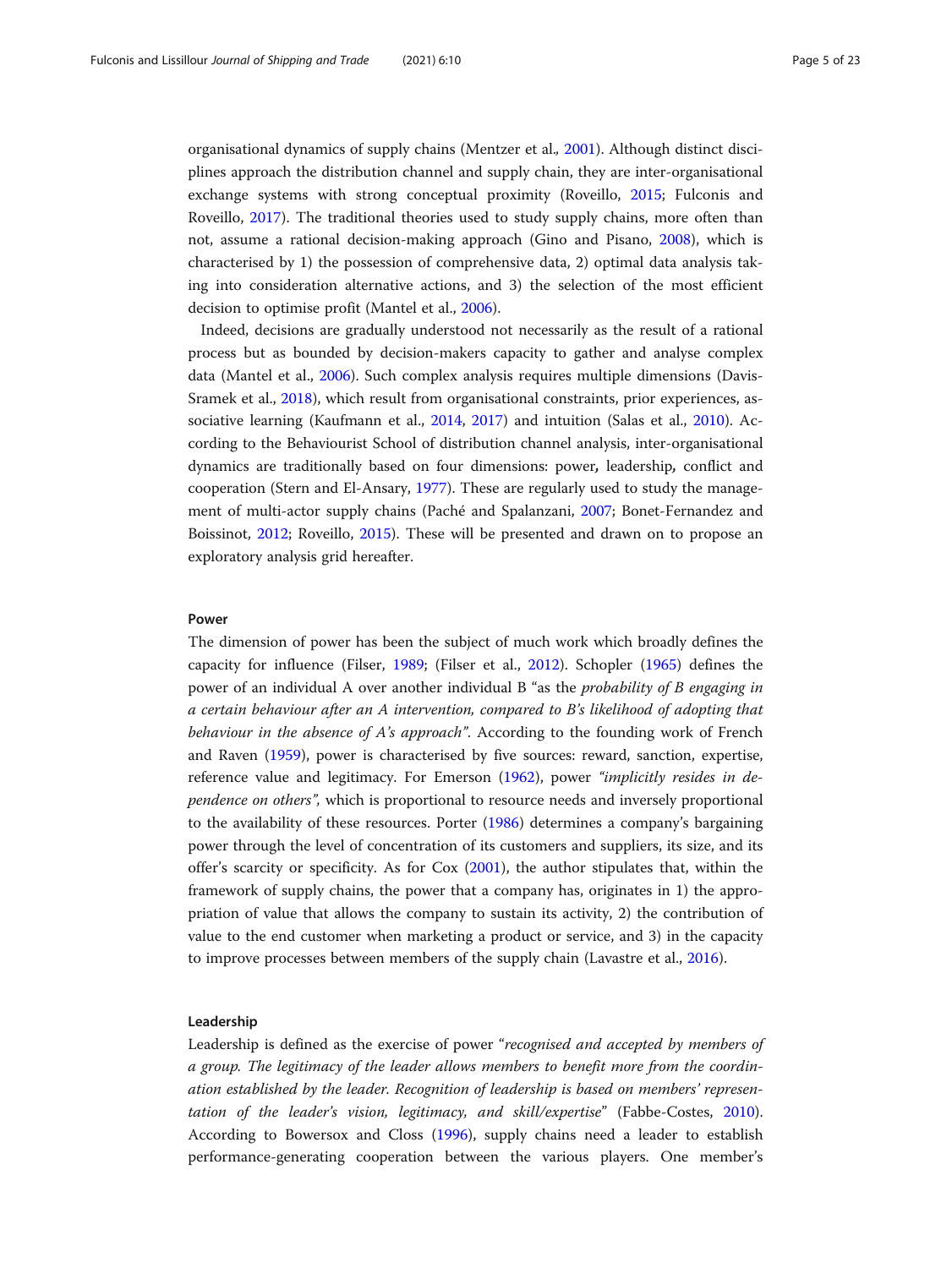leadership is due to its power and dominant position (size, the scope of activities, client portfolio, among other issues) and status as a promoter of relations between members.

As proposed by Bonet-Fernandez and Boissinot ([2012](#page-20-0)), for Defee et al. [\(2010\)](#page-21-0), supply chain leadership is "a relational concept involving a supply chain leader and one or more followers who interact in a dynamic process of mutual influence". The leader is the actor best able to "deploy the four elements of leadership in relation to other members (an organisation capable of greater influence, clearly identifiable by its behaviors, creating visions and establishing relationships with other supply chain organisations" (Defee et al., [2010\)](#page-21-0). The leader then played a central role in managing the supply chain (Ellram and Cooper, [1990](#page-21-0)).

# Conflict

According to Filser [\(1989\)](#page-21-0), the dimension of conflict is described either as a state or as a process. Filser ([1989](#page-21-0)) cites Goldman ([1966](#page-21-0)), for whom the conflict is "a social relationship between two or more agents in which at least one of the agents perceives another agent as an adversary whose behaviour is likely to prejudice him". For Bowersox et al. [\(1980\)](#page-20-0), the causes likely to trigger conflict are both the divergence of objectives and the strategic choices for achieving those objectives. Bonet-Fernandez ([2008](#page-20-0)) states that "logistics do not escape a dimension of vertical competition" and that the strategic level "remains marked by obvious or latent conflicts regarding the sharing of costs and benefits related to the management of logistics operations, but also to the information needed to control flows".

Angelmar and Waldman [\(1975\)](#page-20-0) identify five resolution methods, namely negligence, accommodation, domination, compromise and cooperation. According to these authors, even if tensions are reduced between companies, conflicts can remain latent. In analysing inter-organisational relations and supply chain management, Cox ([1999](#page-21-0)) followed this logic while focussing more on resolution via domination. Drawing on March and Simon [\(1958\)](#page-22-0) work, Dant and Schul [\(1992\)](#page-21-0) propose four conflict management strategies: joint problem-solving, persuasion, negotiation, and the use of thirdparty mediation. While the first two strategies are carried out within a relationship of trust between the actors, the remaining two occur within a situation of mistrust. Finally, any conflict leads either to a breakdown in relations between the actors or the maintenance of relations requiring a renegotiation of the relationship beforehand. Therefore, for Dant and Schul [\(1992\)](#page-21-0), conflicts should disappear when stakeholders share a mutual will. This conception is similar to Christopher's [\(1992](#page-21-0)) approach to inter-organisational relations and supply chain management. A 'win-win' logic is conceivable for the latter because competitive stakes are no longer positioned between companies but between supply chains.

# Cooperation

The logic of cooperation is defined as a strategic approach to coordinating the actions of legally and financially independent companies (Koenig, [1996](#page-21-0); Filser, and des Garets, V. and Paché, G., [2012](#page-21-0)). It brings together three main types of cooperative approaches identified and analysed in strategic management by many authors since the early 1990s. These include 'outsourcing partnerships' which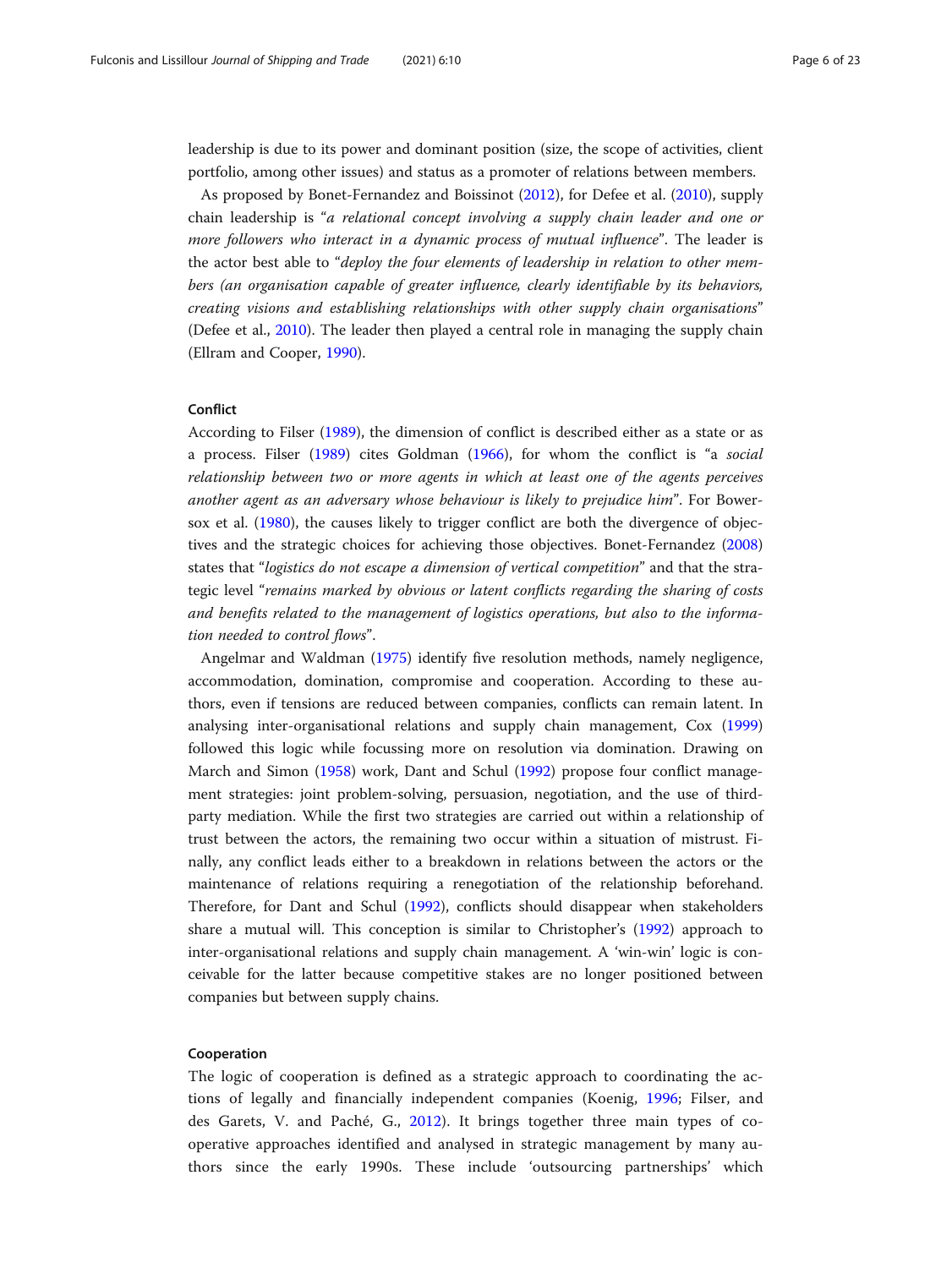correspond to established cooperation between a client and their supplier; 'symbiotic partnerships' which correspond to cooperation developed between companies which "previously had no competitive relationships or customer-to-supplier relationships", and 'strategic alliances' which correspond to cooperation between direct competitors (Garrette and Dussauge, [1995](#page-21-0); Koenig, [1996\)](#page-21-0).

Regarding supply chains, Dornier and Fender [\(2001\)](#page-21-0) highlight the major characteristics of logistics cooperation: a relational dimension in the form of a continuous process of repetitive activities over a considerable period; the pursuit of common goals leading to profit-sharing and the creation of specific assets; partner equality (the give-and-take principle); a posture based on the wealth of shared information and the development of a relationship of trust; and above all, a search for overall performance, if need be, purely in terms of logistics. Therefore, cooperation can be limited to exchanging operational information or deployed using operational and strategic information shared by partners following the same strategy.

# Analysis grid and methodological framework

This section presents the analysis grid developed for this research and describes the qualitative approach.

# A specific grid to analyse the role of classification societies

By favouring a behaviourist approach, the theoretical framework specifically dedicated to analysing distribution channels and the inter-organisational dynamics of supply chains highlights how actors' strategic behaviours engaged in a collective project can be understood according to four dimensions. These were used to develop an analysis grid (Table [1](#page-7-0)) to understand better the role of classification societies in the international shipping market's functioning. The outstanding features and indicators prevailed over their completeness. In their current state, these indicators are meant to be qualitative and thus not objectively measurable. Depending on the results obtained, the indicators could be further refined and transformed into quantitative indicators, which would lead to a better understanding of the features.

Our analysis grid forms the framework of the interview guide used in this empirical study. This guide is used to collect and produce observational data by facilitating the field confrontation of four theoretical proposals. The links between the theoretical framework and the empirical study were developed using the four dimensions previously highlighted by the theoretical framework and are formulated as follows:

Theoretical Proposition 1: with their power, classification societies occupy a central place in the governance of international maritime safety;

Theoretical Proposition 2: with their leadership, classification societies play a special role in the functioning of the shipping market;

Theoretical Proposition 3: in conflicts occurring between players in the shipping market, classification societies are the ideal actors to manage and resolve them;

Theoretical Proposition 4: in cooperation between players in the maritime transport market, classification societies facilitate their management and coordination of activities.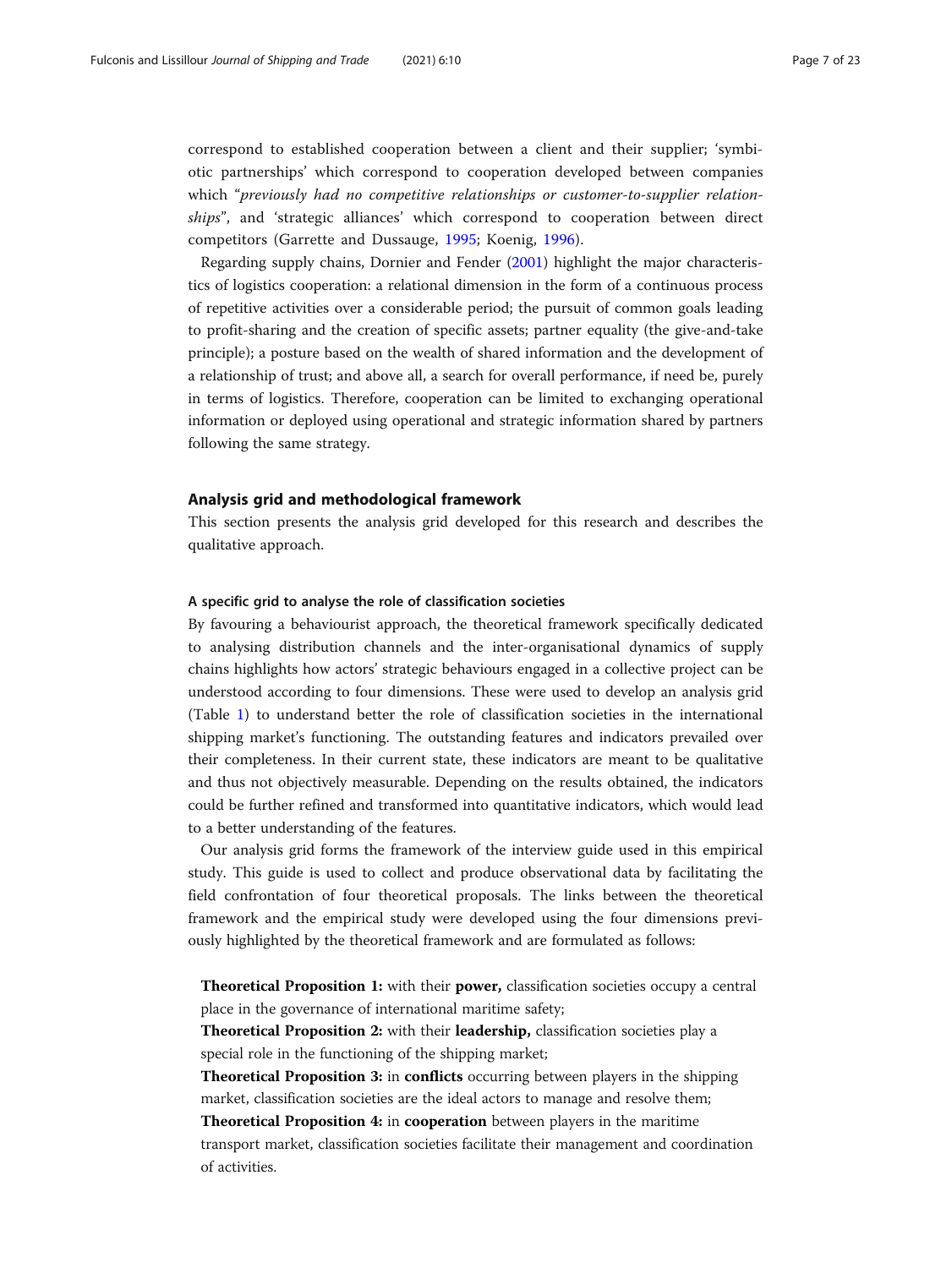| <b>DIME</b><br><b>NSIONS</b> | <b>INDICATORS</b>                                                                                                                                   | <b>FEATURES</b>                                                                                                                                     |
|------------------------------|-----------------------------------------------------------------------------------------------------------------------------------------------------|-----------------------------------------------------------------------------------------------------------------------------------------------------|
| Power                        | Reward<br>Sanction                                                                                                                                  | The ability of classification societies to influence [French and<br>Raven (1959), Filser (1989), Filser, and des Garets, V. and Paché,<br>G. (2012) |
|                              | Need for resources<br>Availability of resources                                                                                                     | Level of information resource dependency [Emerson (1962)]                                                                                           |
|                              | Value-added appropriation<br>Value-added contribution                                                                                               | Value-added level of classification company services [Porter<br>$(1986)$ , Cox $(2001)$ ]                                                           |
| Leadership                   | Expertise<br>Legitimacy<br>Creation of a common vision                                                                                              | Recognition by third parties [Defee (2010), Fabbe-Costes (2010)]                                                                                    |
|                              | Size<br>Span of activities<br>Customer portfolio                                                                                                    | Weight of the leader [Bowersox and Closs (1996)]                                                                                                    |
|                              | Position in the network<br>(central, peripheral)<br>Coordination of activities<br>Central role vs satellites                                        | Leader's position [Ellram and Cooper (1990), Defee (2010),<br>Lavastre et al., (2016)]                                                              |
| Conflict                     | Divergent objectives<br>Divergent strategies                                                                                                        | Causes [Bowersox et al. (1980), Bonet-Fernandez (2008)]                                                                                             |
|                              | Negligence<br>Accommodation<br>Domination<br>Compromise<br>Cooperation                                                                              | Resolution methods [Angelmar and Waldman (1975)]                                                                                                    |
|                              | Joint strategies<br>Persuasion<br>Negotiation<br>Mediation<br>Functional or dysfunctional<br>outcomes                                               | Management Strategies [Dant and Schul (1992)]                                                                                                       |
|                              | <b>Cooperation</b> Outsourcing partnership<br>Symbiotic partnership<br>Strategic alliance                                                           | Types of cooperative approaches [Garrette and Dussauge (1995)]                                                                                      |
|                              | Continuous process of<br>repetitive activities<br>Common goals and specific<br>asset creation<br>Win-win logic<br>Performance search                | Major features [Dornier and Fender (2001)]                                                                                                          |
|                              | Simple (operational)<br>coordination<br>Partial cooperation<br>(operational and tactical)<br>Cooperation accomplished<br>(operational to strategic) | Modes of cooperation [Dornier and Fender (2001)]                                                                                                    |

<span id="page-7-0"></span>Table 1 Analysis grid of the role of classification societies in the international shipping market

Source: adapted from Fulconis and Roveillo ([2017](#page-21-0))

# A qualitative deductive method

We adopted a qualitative deductive methodology (Denzin and Lincoln, [2017](#page-21-0)) to assess the four theoretical propositions based on a qualitative dataset. This methodology is based on in-depth analysis and the search for theoretical rather than statistical representativeness. Data was collected during the 2014–2019 period to allow for a longitudinal analysis of the topic. Data collection used three main methods: semi-structured interviews, direct observation and a focus group. The collection and analysis of these three types of data allowed us to benefit from methodological triangulation, enabling us to account for the complex interactions between actors. Interviews were crucial for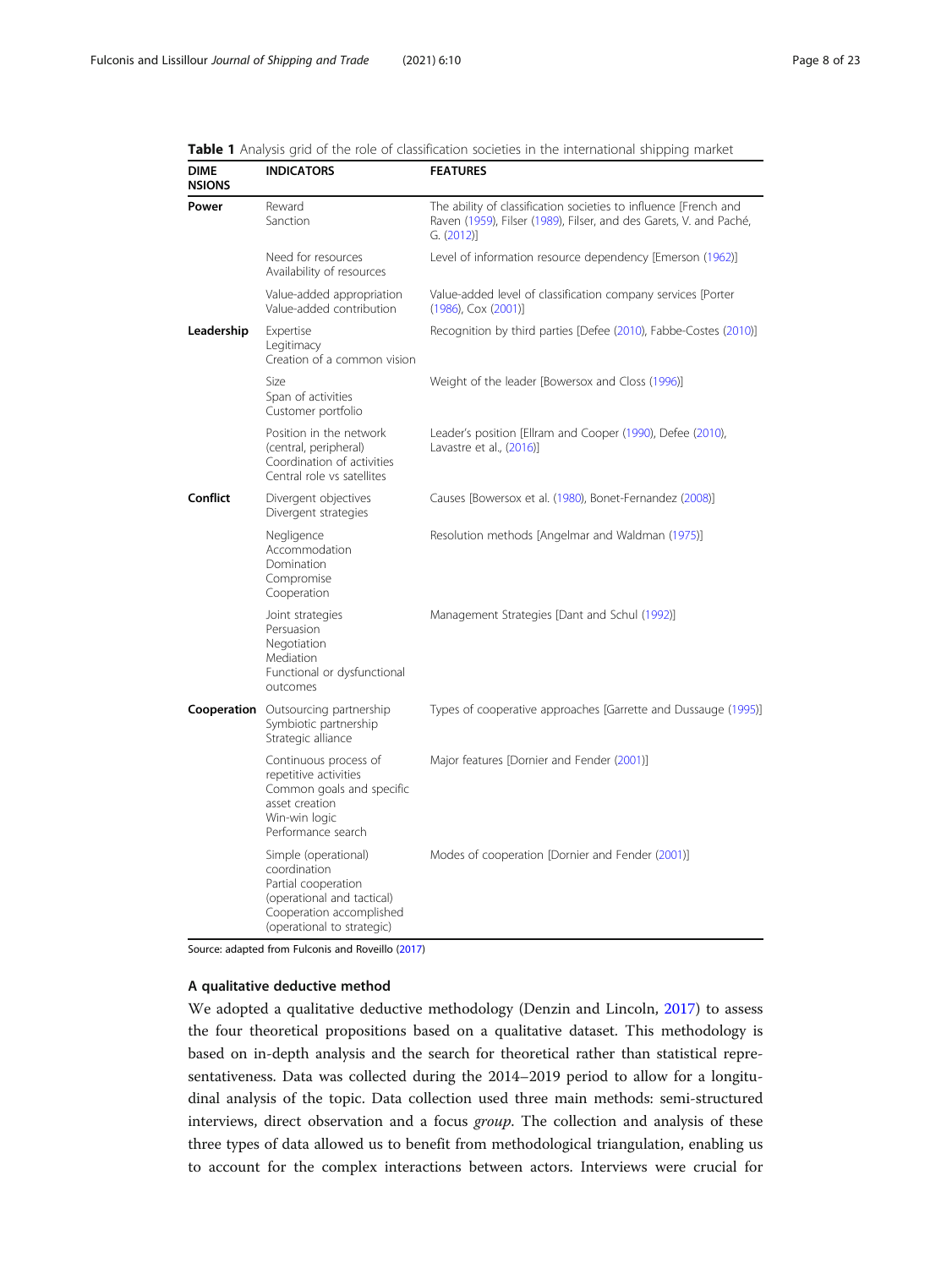gather qualitative data that can help us understand the decision making processes. The interviews were semi-structured based on an interview guideline, which allowed participants to let participants speak about the phenomena while giving the interviewer a general orientation based on the theoretical framework. The interview guideline was based on the analysis grid (see Table [1\)](#page-7-0).

During the reporting period, 23 interviews were conducted face-to-face with officials from a dozen major players in international shipping, namely classification societies (CS), shipowners (SO), port and governmental authorities (MPA), logistics service providers (LSP), shipyards (SY), brokers (BK), professors and experts (EXP) (Table [2](#page-9-0)). As the study was initiated in Asia, these players were mainly located in Shanghai and Singapore and later in Europe. They represented classification societies, shipowners, port and ministerial authorities, logistics service providers, states and other players in the maritime market (shipyard, broker, expert). Most interviews took place in Europe and Asia, more specifically in France and the United Kingdom, and in China and Singapore. France has been selected for easier access to industrial actors such as a shipyard (Saint-Nazaire), port authorities (Toulon), and Bureau Veritas (CS in Paris). China accounts for the world's biggest ports, and Shanghai has been selected for its relevant location and because it is with Singapore the world's two biggest port. Moreover, easier access to the industry was considered favourable in selecting Shanghai as the main research location.

On the other hand, interviews have also been conducted outside Shanghai, notably with a shipowner in Hong-Kong and the port authorities of Jiangsu. The direct observation of the practices of interviewees and their usual working environment enabled a better contextualisation of the data collected during the interviews. Secondary sources have also been used as confirmative or informative data. They concerned mainly articles from the economical press and resource websites such as those of the International Maritime Organisation (IMO), the International Chamber of Shipping (ICS) and IACS. These secondary sources have not been exploited for their scientific value but illustrate the formalisation of conflicts between clearly identified stakeholders. Legal decisions often reveal the balance of power between the players involved.

The *focus group* was carried out in Shanghai in 2016 with a dozen respondents from the maritime industry. Three groups of actors were selected to gather their contrasting opinions: shipowners, logistics service providers and port representatives. An open environment was created around the same table to encourage participants to openly discuss their perception of classification societies' role in maritime safety. Before the exchanges, a 10-theme guide had been prepared to clarify and supplement the data collected during the interviews and following analyses of secondary sources. During the focus group discussion, the intention was to remain as open and adaptable as possible to the participants' feedback. In order to establish a favourable atmosphere for exchanges, the first topics discussed were fairly easy and general. The themes that followed were increasingly technical and precise. To ensure optimal dynamics, open and closed questions were successively used (see appendix).

Data analysis was based on coding, which involved dissecting data according to initial codes from our theoretical framework. These initial codes correspond to the four main categories of power, leadership, conflict and cooperation which were further divided into sub-categories (the indicators from Table [1](#page-7-0)), allowing for a manual analysis of the verbatim.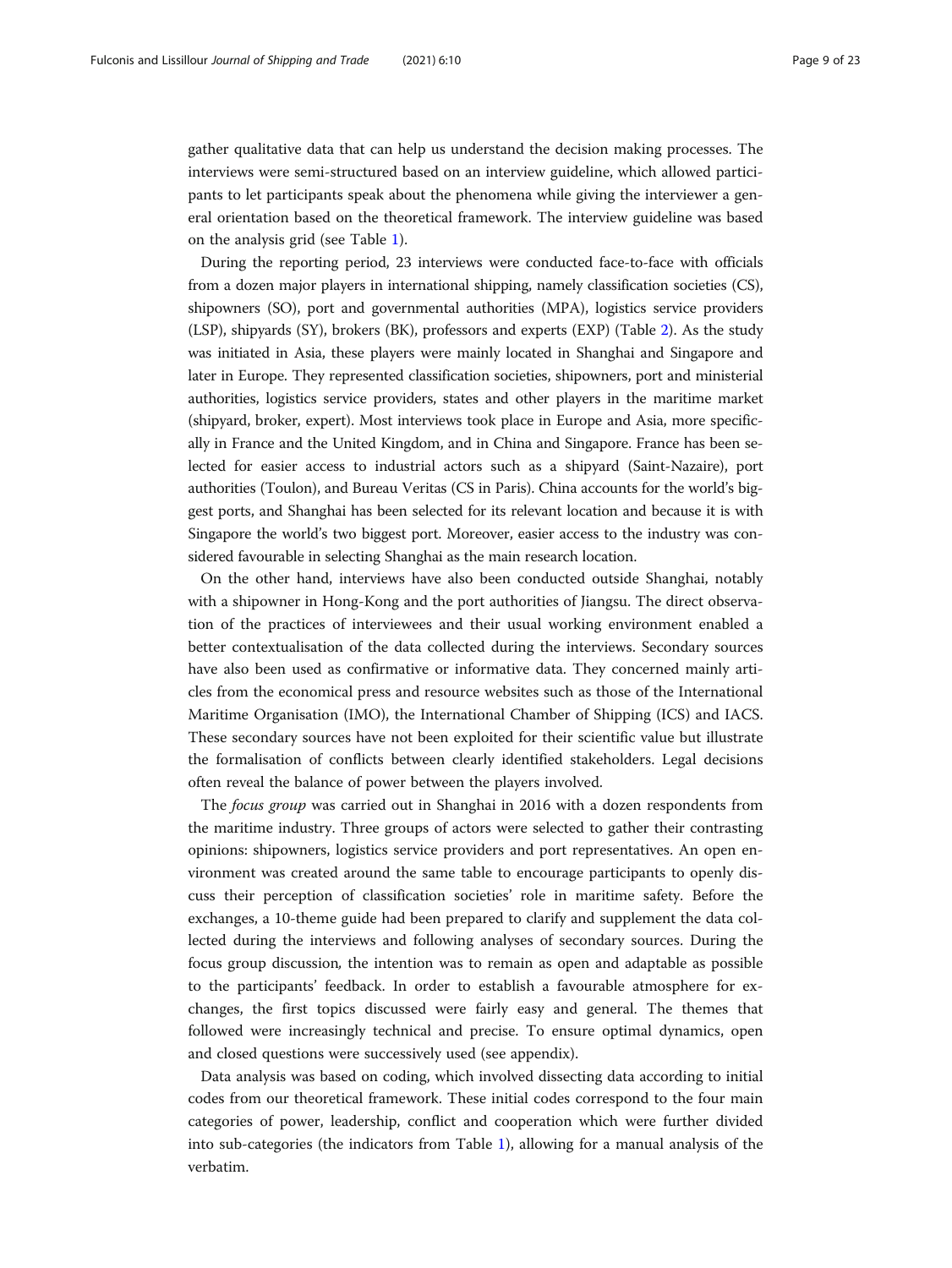| <b>TUDIC &amp;</b> Characteristics of interviewees |                                                                                                       |                                                                         |                                       |               |  |
|----------------------------------------------------|-------------------------------------------------------------------------------------------------------|-------------------------------------------------------------------------|---------------------------------------|---------------|--|
| <b>INDUSTRY</b>                                    | <b>POSITIONS</b>                                                                                      | <b>AFFILIATIONS</b>                                                     | <b>HEAD</b><br><b>QUARTERLOCATION</b> | <b>CODING</b> |  |
| Classification<br>society                          | <b>IMO Permanent</b><br>Representative                                                                | <b>Bureau Veritas</b>                                                   | France                                | <b>CSA</b>    |  |
| Classification<br>society                          | Manager for business<br>development                                                                   | RINA Shanghai Office                                                    | China                                 | <b>CSB</b>    |  |
| Classification<br>society                          | IMO Permanent<br>Representative                                                                       | International Association of<br>Classification Societies                | United Kingdom                        | <b>CSC</b>    |  |
| Shipowner                                          | Vice-CEO                                                                                              | Phoenix Long Navigation<br>Company, Department of<br>Maritime Logistics | China                                 | SOA           |  |
| Shipowner                                          | Director                                                                                              | China Merchants Energy<br>Shipping Co., Ltd.                            | Hong Kong                             | SOB           |  |
| Port Authority                                     | Deputy Director of the<br>Maritime Division                                                           | Maritime and Port Authority                                             | Singapore                             | <b>MPAA</b>   |  |
| Port Authority                                     | President                                                                                             | Jiangsu Jiangyin Port Group<br>Co, Ltd.                                 | China                                 | MPAB          |  |
| Port Authority                                     | Executive Vice President                                                                              | Jiangsu Jiangyin Port Group<br>Co, Ltd.                                 | China                                 | MPAC          |  |
| Port Authority                                     | Driver, French pilot trade<br>union                                                                   | Port of Toulon                                                          | France                                | <b>MPAD</b>   |  |
| Port Authority                                     | Port Master                                                                                           | Port of Antwerp                                                         | Belgium                               | MPAE          |  |
| Port Authority                                     | Director of Operations                                                                                | Port of Antwerp                                                         | Belgium                               | MPAF          |  |
| Ministerial<br>Authority                           | Policy Advisor                                                                                        | Belgian state                                                           | Belgium                               | <b>MPAG</b>   |  |
| Logistics<br>Service<br>Provider                   | Shanghai Branch Vice<br>President                                                                     | Zhongyuan Engineering and<br>Logistic Ltd.                              | China                                 | <b>LSPA</b>   |  |
| Logistics<br>Service<br>Provider                   | Managing Director                                                                                     | Shanghai Pegasus Logistics<br>Co, Ltd.                                  | China                                 | <b>LSPB</b>   |  |
| Logistics<br>Service<br>Provider                   | Managing Director                                                                                     | Huyang International<br>Logistics Co Ltd.                               | China                                 | <b>LSPC</b>   |  |
| Logistics<br>Service<br>Provider                   | Managing Director                                                                                     | Shanghai Winwell<br>International Logistics Co.<br>Ltd.                 | China                                 | <b>LSPD</b>   |  |
| Logistics<br>Service<br>Provider                   | Managing Director                                                                                     | Huyang International<br>Logistics Co. Ltd.                              | China                                 | <b>LSPE</b>   |  |
| Specialised<br>Logistics<br>Service<br>Provider    | Managing Director                                                                                     | Shanghai Tongyin<br>Petrochemical Co. Ltd.                              | China                                 | LSF           |  |
| Specialised<br>Logistics<br>Service<br>Provider    | President                                                                                             | Shanghai Yunze Chemical<br>Logistics Development Co.<br>Ltd.            | China                                 | <b>LSPG</b>   |  |
| Shipyard                                           | Sales Manager's Services                                                                              | STX France SA                                                           | France                                | SYA           |  |
| <b>Broker</b>                                      | President and General<br>Manager                                                                      | Join Ocean Shipbrokers Ltd.                                             | China                                 | BKA           |  |
| Expert                                             | Former Director of CRET-LOG, Aix-Marseille University<br>Transport and Logistics Re-<br>search Centre |                                                                         | France                                | <b>EXPA</b>   |  |
| Expert                                             | Logistics Professor                                                                                   | <b>Business School</b>                                                  | France                                | <b>EXPB</b>   |  |
|                                                    |                                                                                                       |                                                                         |                                       |               |  |

# <span id="page-9-0"></span>Table 2 Characteristics of interviewees

Source: Authors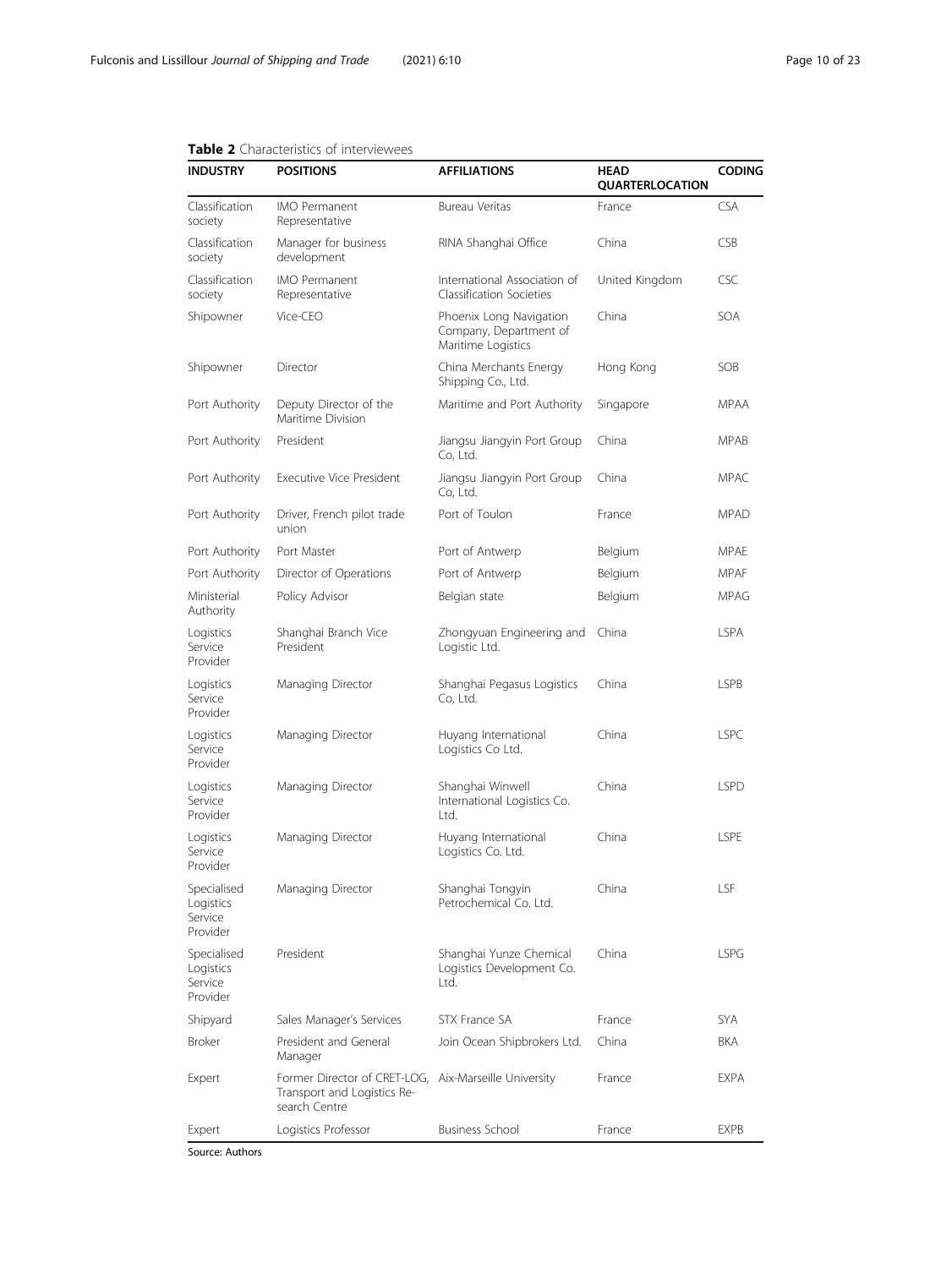# Key results and discussion

#### Power

For the dimension of power, the analysis of declarative data was structured according to three groups of indicators (see Table [1](#page-7-0)): (1) ability to influence classification societies (reward, sanction), (2) level of dependence on information resources (need vs availability), (3) level of the added value of the services of classification societies (appropriation and contribution of added value). The associated verbatim are presented by category of actors.

#### Ability of classification societies to influence

The relationship between classification societies and shipowners appears asymmetrical. While classification societies can reward the quality of vessels, shipowners are not in a position to sanction the veracity of the classification. According to shipowners interviewed in Shanghai, "classification societies have the right to deny a shipowner the right to operate a ship internationally" (SOA, Shipowner). This is reported by the trade press, which confirms that "no charterer will risk giving goods to an unclassified vessel, and that vessel would no longer have any value in the cargo market or on the used vessel market" (Marasi News, [2017](#page-22-0)). On the other hand, this preponderance is undermined because large shipowners have strong bargaining power (Goh and Yip, [2014](#page-21-0)). Indeed, they benefit from the possibility to change the flag of registry of a vessel and the classification society if it is in their interest (Cariou and Wolff, [2011](#page-20-0)).

States may or may not recognise a classification company as a Recognised Organisation, allowing it to carry out ships' statutory control. The IMO can put pressure on classification societies, particularly in the wake of maritime disasters, to develop their standards. Indeed, according to a former classification company executive, "general pressure through IMO, in particular following a series of accidents (as those with bulk carriers) or outstanding singular events with high profile, is one of the prime movers for this development" (Hormann, [2006\)](#page-21-0). The verbatim interview transcripts converge to illustrate the variety of situations observed and the permanence of asymmetry in the power relationship between classification societies and other supply chain players.

#### Level of information resource dependence

In the established power relationship, classification societies cooperate to share information to varying degrees depending on the partner. Indeed, "classification societies have a long-term relationship with their shipowners' clients, so they are more available to shipowners than to other players, especially shipyards. In particular, classification societies offer information and training sessions for logistics companies, not just shipowners." Moreover, "if the shipowner says 'no I don't see it that way', then it is rare that the classification company will favors the shipyard that has placed the order!" (SYA, Shipyard).

As a result, supply chain companies depend on classification companies for their knowledge of maritime safety. According to a group discussion with logisticians in the Shanghai area, "all classification societies provide many training courses, which are very expensive, especially about new regulations. They award certificates, sometimes for the individuals who participate, and mostly certify companies" (Focus Group LSP). While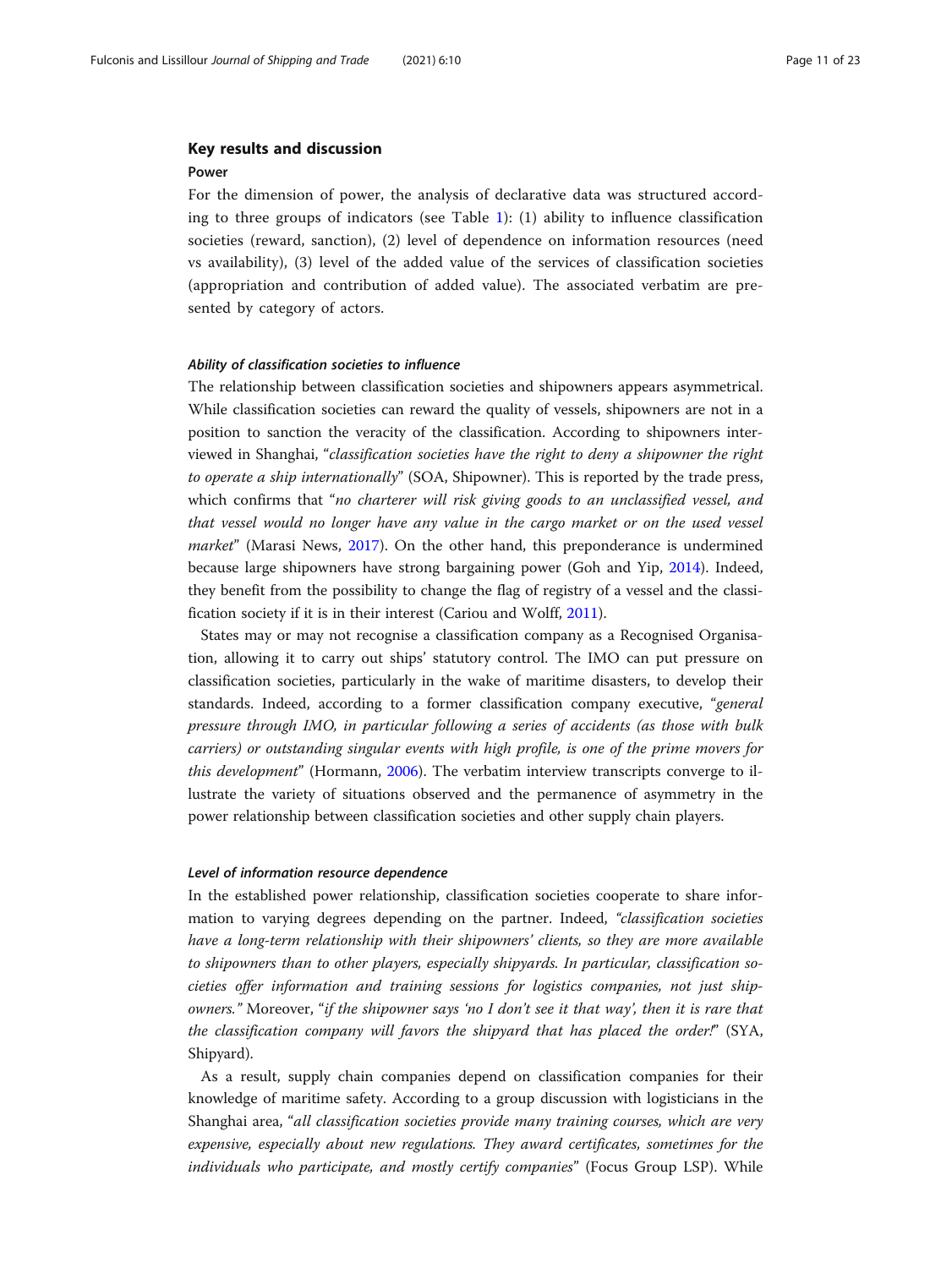states generally need the assistance of classification societies during IMO maritime safety debates, their availability is limited. Indeed, according to a professional of classification societies, "every national delegation has people from the administration, and invites people from classification societies when it has them within its reach... They are always takers, there is no problem" (CSA, Classification Society). This result highlights how information is shared: scarcity and significant commercial value.

The active participation of classification societies in IMO meetings enables them to have early access to first-hand information. In addition, the technical knowledge of classification societies is crucial to the development of regulations. According to one respondent, classification societies are "very close to what happens in terms of regulations. [...] If you are very close to what is happening, if you are in the working groups, then you are informed first and you also have influence" (CSA, Classification Society). This underlines the preponderance of classification societies in the press-justified news channel which confirms that "data, information and advice are so vital for adopting various safety conventions" (Marasi News, [2017\)](#page-22-0). By collecting data at the source, classification societies have all the elements needed to be proactive in developing international standards and maintaining their dominant position.

# Value-added level of classification society services

While the classification certificate is crucial for shipowners, large shipowners also have significant weight in possible negotiations with classification societies. 70% of the professionals surveyed agreed that "it is sometimes uncomfortable for classification societies to cancel the classification or bother a big client" (SOA, Shipowner). The results indicate that the power of classification societies is contained by a more balanced power relationship with large clients.

However, classification societies are given the mandate to act on behalf of states to comply with their statutory obligations. This role, granted by states, gives classification societies an undeniable predominance in power relations with the players in the supply chain. Classification societies address problems associated with flag verification and enable states to meet their statutory obligations. As one representative of the classification societies explains, "Port State Control is something we would like to do without. It is a backup to flag state survey, which, if they were working correctly, would render Port State Control useless. But currently, the coastal states are not confident enough that the ships have been surveyed correctly, so they need this back-up system" (CSC, Classification Society). The results indicate an area of uncertainty about how classification societies exercise the delegation of public services and the extent to which they defend the public interest versus their particular interests. Nevertheless, prior research confirms that Port State Control inspections have enabled the industry to lower the costs associated which the risk of detention and loss of ships (Knapp et al., [2011](#page-21-0)).

The IMO can create regulations, which give classification societies more legitimacy and more markets. Indeed, in the words of a professional of classification societies, "every time there is a new regulation, there is a market, that's for sure. Whether it's big or not, it depends" (CSA, Classification Society). For example, Resolution A.739(18) can also be considered as a tool designed by IMO, not without the support of IACS, to help "maritime administrations in formalising the delegation of authority to organisations,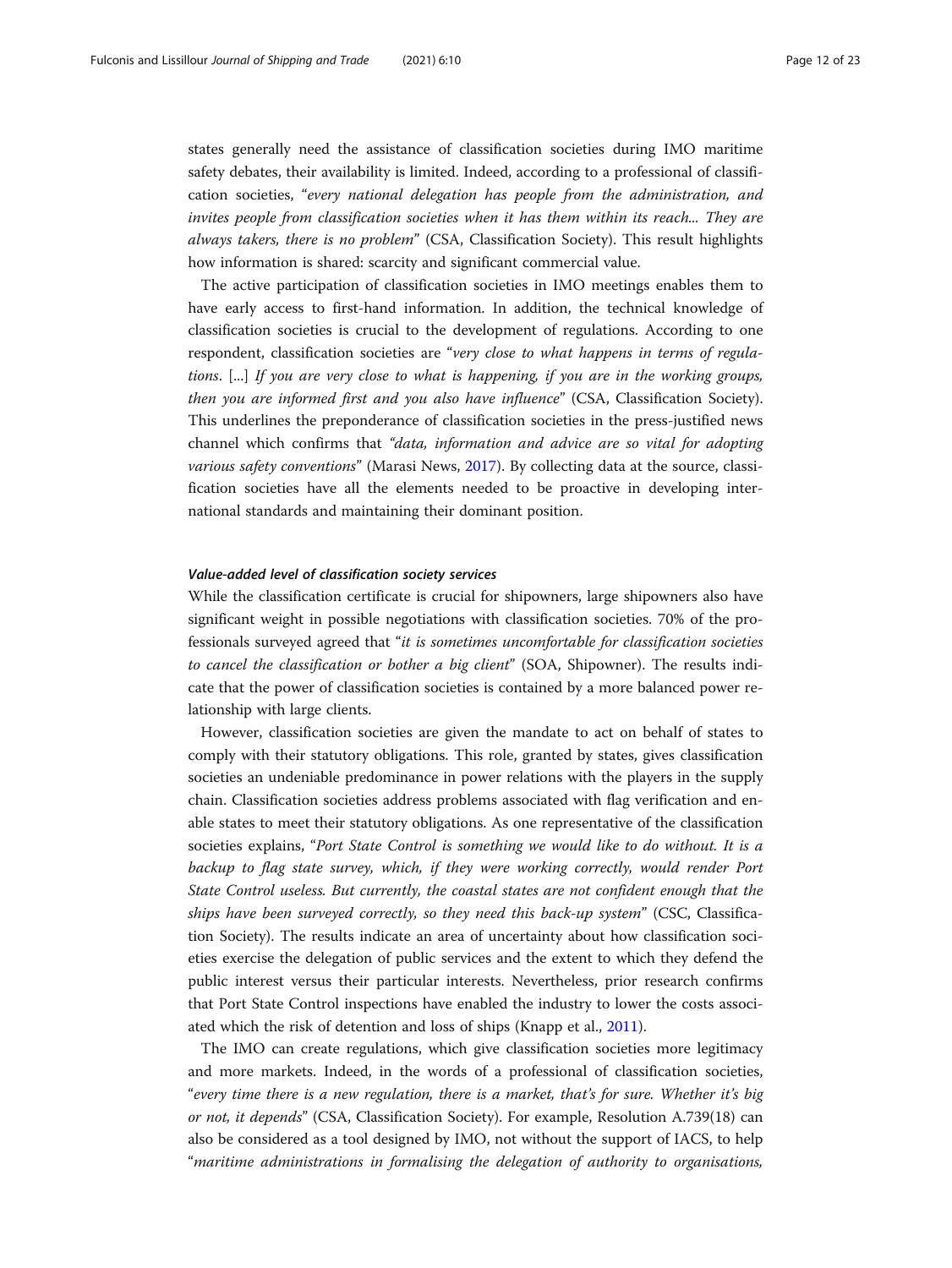for statutory surveys and certification" (Maritime Port Authorities of Singapore, [2002](#page-22-0)). The present results indicate the duality between the public service mission of classification societies and their business activities, creating conflicts of interest by changing the competitive game.

Overall, these results are consistent with the literature, notably with the works of French and Raven [\(1959\)](#page-21-0), of Emerson ([1962](#page-21-0)), Cox [\(2001\)](#page-21-0), Filser [\(1989\)](#page-21-0) and Filser, and des Garets, V. and Paché, G. ([2012\)](#page-21-0). The authors identify the power of reward and punishment, the dependency relationship, the ability to create value and improve processes as major sources of the power from which classification societies benefit massively in their asymmetrical relationships with the supply chain players.

#### Leadership

For leadership, the analysis of declarative data was structured into three groups of indicators (see Table [1\)](#page-7-0): (1) Third-party recognition (expertise, legitimacy, creation of a common vision), (2) Leader's weight (size, the scope of activity, client portfolio), (3) Leader's position in the network (central or peripheral, mode of coordination of activities, the role of the pivot to satellites).

# Third-party recognition

The classification certificate is the minimum criterion for a ship to be insured. Classification societies can positively or negatively influence the reputation of shipowners in the market. Indeed, "the classification of ships has a strong impact on the corporate image that shipowners have towards other market players" (International Commission on Shipping, [2000](#page-21-0)). Thus, a prestigious classification will improve shipowners' recognition of the quality of a shipowner's services. According to shipowners in the Shanghai area, "if the ships are certified by a classification society which is a member of IACS, it will favorably influence the image of the company and of the quality of its services. The choice of classification society depends on what image the shipowner has of themself" (SOB, Shipowner).

However, the position of classification societies can be paradoxical when they provide services to the private sector and the governments which are supposed to govern it. Accordingly, the International Chamber of Shipping explains that there are "conflicts of interest in classification societies working for both the shipowner and the flag state" (International Commission on Shipping, [2000\)](#page-21-0). Classification societies are recognised for their expertise by IMO. "IMO provides the opportunity for classification societies to have a collective voice in providing technical expertise, advice and feedback in the development of the regulatory framework for the global shipping industry" (Sadler, [2013](#page-22-0)). These results indicate that classifications granted by classification societies represent a major commercial issue for shipowners. The leadership of classification societies is based on their expertise in awarding classification certificates.

In terms of legitimacy, classification societies benefit from recognising States that see them as the actors most able to ensure compliance with ship safety standards, including carrying out technical inspections of ships bearing their flags. So, for example, as one classification company representative explained, "we don't have to employ so many government employees to do the statutory work" (CCS, Classification Society).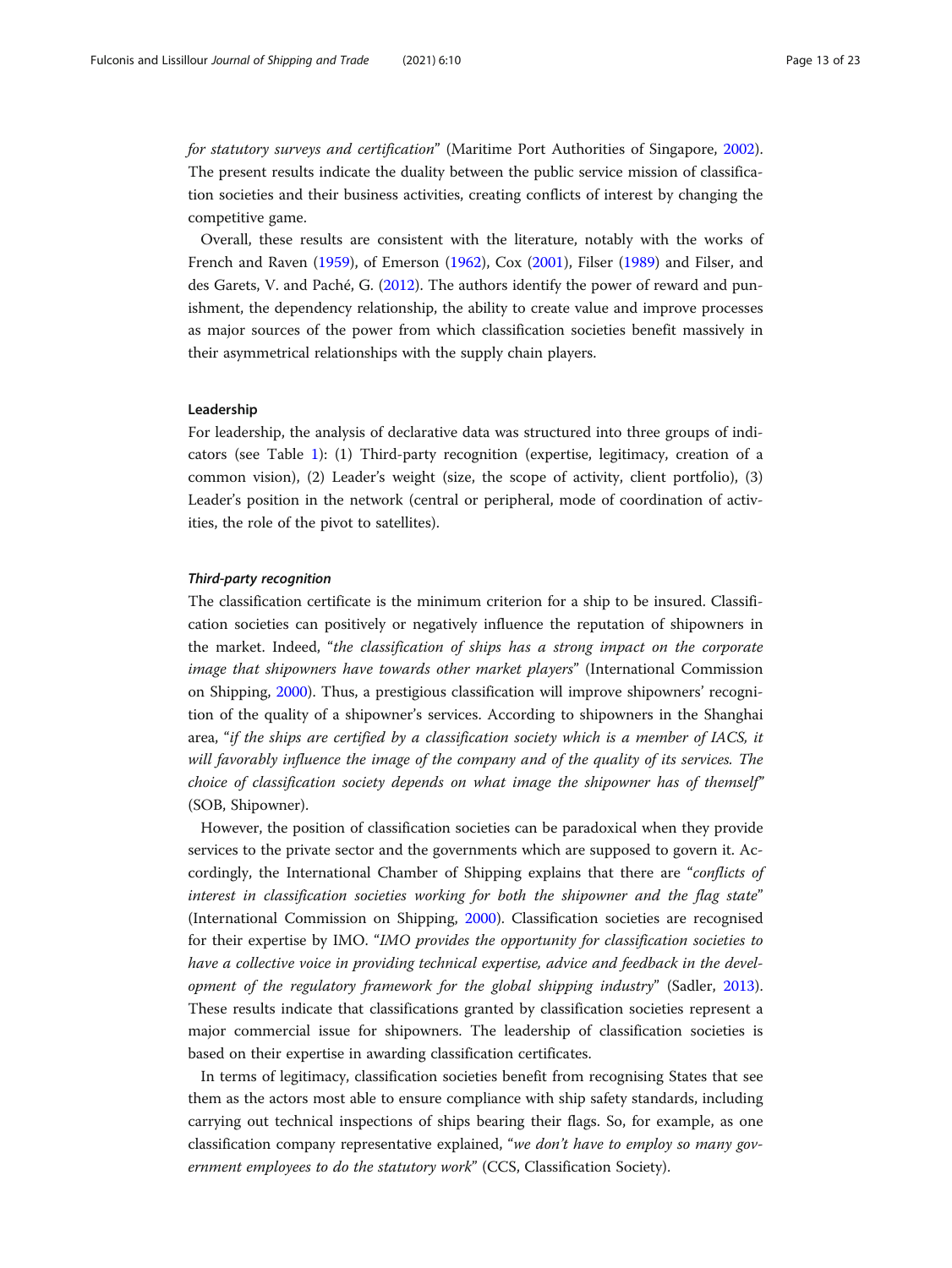Finally, this recognition by states generates a common repository on maritime safety. For example, classification societies have argued for "recognition of the fact that many flag administrations do not have adequate technical experience, manpower or global coverage to undertake all the necessary statutory inspections and surveys using their own staff" (IACS - International Association of Classification Societies, [2011](#page-21-0)). As a result, a clear majority of the flag states autonomously decided to delegate their authority to classification societies.

# Leader's weight

The client portfolio of classification societies includes the two most influential players in maritime safety, including shipowners and states (Lissillour, [2017](#page-22-0)). However, their activities have significant implications for other players who are not considered customers. Their scope of activity starts as soon as the ships are built. For example, classification societies are involved in shipowners' relationships with shipyards. According to a representative of a French shipyard, "there are many things, during the development of the ship, that will give rise to interpretation, give rise to discussion and often the classification company arrives a bit as an arbiter between the shipowner and the shipyards, and technical advisor (is it in accordance with the regulations?)" (SYA, Shipyard). Classification certificates are also used by insurers, clubs that provide coverage for the unlimited risks that traditional insurers are reluctant to insure, charterers, etc.

The leadership of classification societies is enhanced by their ability to encompass many players' activities throughout the life cycle of ships. Although the core business of classification societies is historically maritime safety, they are now large groups with a very diverse portfolio of activities, including certification outside of the maritime, training and consulting arenas. Bureau Veritas, for example, no longer defines itself as a classification company but as a service company which, according to its CEO Didier Michaud-Daniel "has always supported its clients to mitigate risks through our applied expertise in Quality, Health, Environment, Safety, Privacy & Progress" (Bureau Veritas, [2020](#page-20-0)).

Classification societies are represented by their multiple offices and work with most countries. "Governments were trying to save money and said "we are allowed to delegate, so why don't we use those who are out there for class items and have them do the statutory work as well, and then we don't have to employ so many government employees to do the statutory work" (CSC, Classification Society). Every government around the world has followed this economic reasoning. Although classification societies are very dynamic players, they depend on the states to carry out their work at IMO. "IACS can be a catalyst, but at the IMO we do not have the authority to procedurally even raise a new item in the discussion unless we have at least one Member State as a co-sponsor. We have to persuade a Member State" (CSC, Classification Society).

# Leader's position

Classification societies have a central role for all players in the marine supply chain because certifications are "widely used by all sectors of the marine industry as an indication that a vessel is reasonably fit for the purpose for which it is intended" (Jones, [2003](#page-21-0)). In addition, classification societies are the organisations that centralise the majority of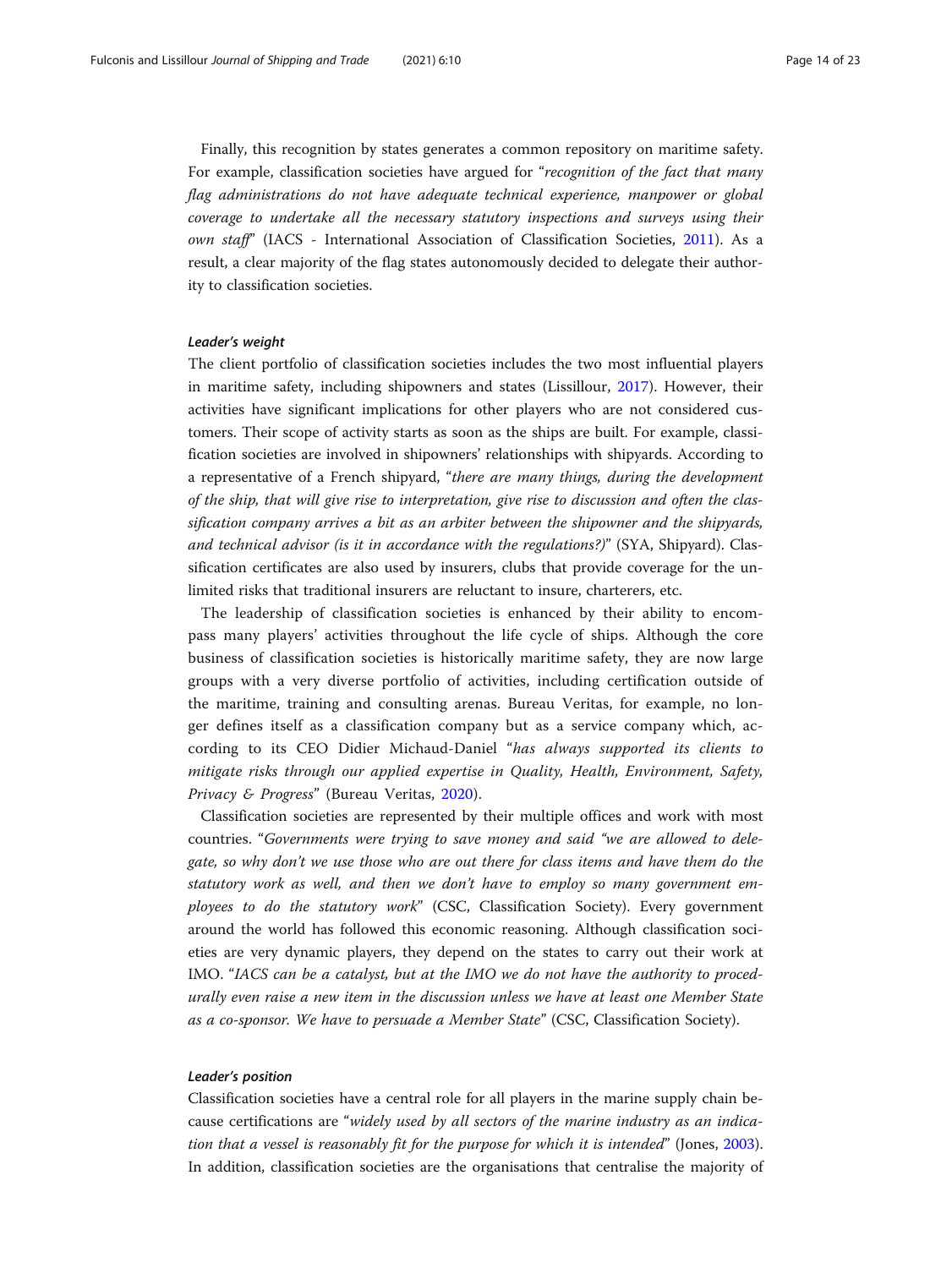statutory inspections for states: "Much of the statutory work is still carried out by classification societies" (CSA, Classification Society).

The IMO has a central position in the network of classification societies: "It is also the forum where all actors meet for formal and informal discussions. [Our network] helps us at the IMO because we are in contact with other administrations [other than that of our home country], our bureau in Italy is in contact with the Italian administration, so the Italian administration can ask us for advice" (CSA, Classification Society).

The present results are consistent with the literature (Fabbe-Costes, [2010](#page-21-0); Defee et al., [2010;](#page-21-0) Bowersox and Closs, [1996;](#page-20-0) Ellram and Cooper, [1990;](#page-21-0) Lavastre et al., [2016](#page-22-0)). The authors identify sources of leadership such as third-party recognition, the leader's weight and its central position, enabling it to impact the entire chain by coordinating it, impelling a dynamic, performance-generating influence process. By their status, weight and influence, classification societies appear to be undisputed leaders in the chain, holding the attributes of leadership.

# Conflict

For the conflict dimension, the analysis of declarative data was also structured into three groups of indicators (see Table [1\)](#page-7-0): (1) their causes, (2) conflict resolution methods, and (3) management strategies implemented.

# Causes

Maritime stakeholders have an ongoing disagreement over priorities between safety and profit, and competition encourages lobbying to influence the development of regulations and their implementation (Størkersen, [2015](#page-22-0)). Moreover, classification societies have a particular situation that is often at the root of their conflicts with other players: "We act as auditors for states, but from a classification point of view, we are between shipowners and shipyards, and commercially they have very divergent objectives and interests" (CSC, Classification Society).

Both shipowners and shipyards are concerned about safety, but they may have different solutions for achieving it. In this case, the classification company does the arbitration. The financial implications of classification and verification can be significant for shipowners who can put pressure on classification societies who must, however, rigorously apply existing standards and respond classically: "No, our technical opinion is that, we recognise the disagreement of shipowners because it is expensive, but we will talk to IMO to see what they say" (CSC, Classification Society). Shipowners can then lobby Member States to oppose IACS.

#### Resolution method

The present results indicate various conflict resolution methods depending on the types of actors with which classification societies interact. Classification societies dominate the shipowners because they decide whether the vessel can be operated or not. According to shipowners' representatives, "surveyors have the power to decide if the ship reaches the standard. You cannot negotiate. From the point of view of shipowners, the surveyors are high level, we listen to them" (SOB, Shipowner). However, classification societies are more accommodating with the most important shipowners.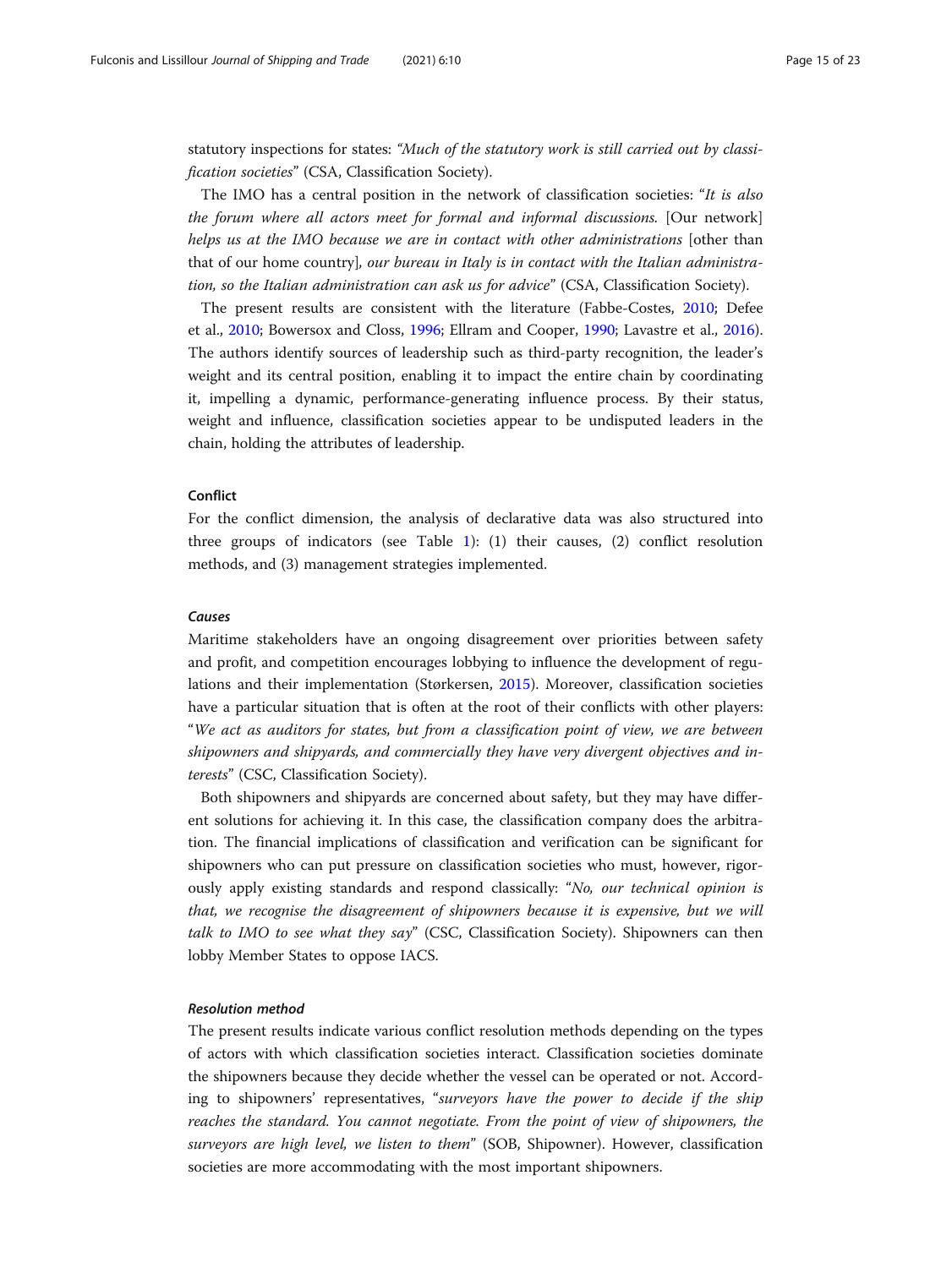Classification societies and states cooperate because their inspections focus on other safety aspects than those of classification societies. From the port authority's perspective, it is argued that "PSC officers may require the crew to execute a full-scale simulation to show that they know the emergency procedures. Most of our attention goes to the crew rather than the equipment. We generally trust the classification societies for the annual inspections they carry out" (MPAA, Port Authority).

When the texts proposed by the IMO are too vague and are open to many practical interpretations, classification societies propose a unified interpretation of the texts. "Most of our papers are submitted to provide unified interpretations, which is when the text of the IMO is vague, and sometimes that happens because it is the only way the IMO can reach an agreement because they write the words so that everyone can agree to it, since it satisfies their understanding. But then when we go out into the practical world and have to apply that, then we find that the wording is not good enough. It allows for too many different interpretations, so we write unified understandings, and we have hundreds of them, which are all published on our website" (CSC, Classification Society).

#### Management strategy

Classification societies adopt different forms of strategy, depending on the importance of the players involved. Thus, if a shipowner chooses to attack a classification company and settle the dispute in court, the outcome of the judgment is generally not favourable towards them. According to shipowners interviewed in groups in Shanghai, they "can sue classification societies after a maritime casualty has occurred because an accident costs the owner a lot of money. The classification society issued the classification certificate, and the accident happened despite the ship having passed the classification survey. But in most cases, the classification societies win" (SOB, Shipowner).

A joint conflict management strategy is reflected in how regulatory texts are drafted and promoted between jurisdictions, IMO and classification societies. This work involves formal and informal discussions during which the parties negotiate a consensus on the draft text. According to the representative of a classification company, "you may need support in a discussion that you are told about in a prior session, such or such has spoken on the subject, and therefore it is of interest and it is relevant to prepare before it is discussed formally. From one assignment to the next, we have a little idea of who is interested, to whom we must explain a given case... either it is done very informally very early on, and you may have to be co-sponsored in the end, or convince other members when sponsoring a paper - or you can be contacted, solicited, to sponsor someone else's paper as well. Finally, in the end, the prior agreements are formal, since you are cosponsor of a document or a proposal. Whether it is something that happens in the corridors or during the coffee break, it is something that works well and is very common" (CSA, Classification Society). Finally, conflict management methods depend both on the strategic importance of actors and show that classification societies have a predominant role.

These results are more contrasted concerning the authors of the literature. While the causes of conflict and their modes of resolution are more about coercion than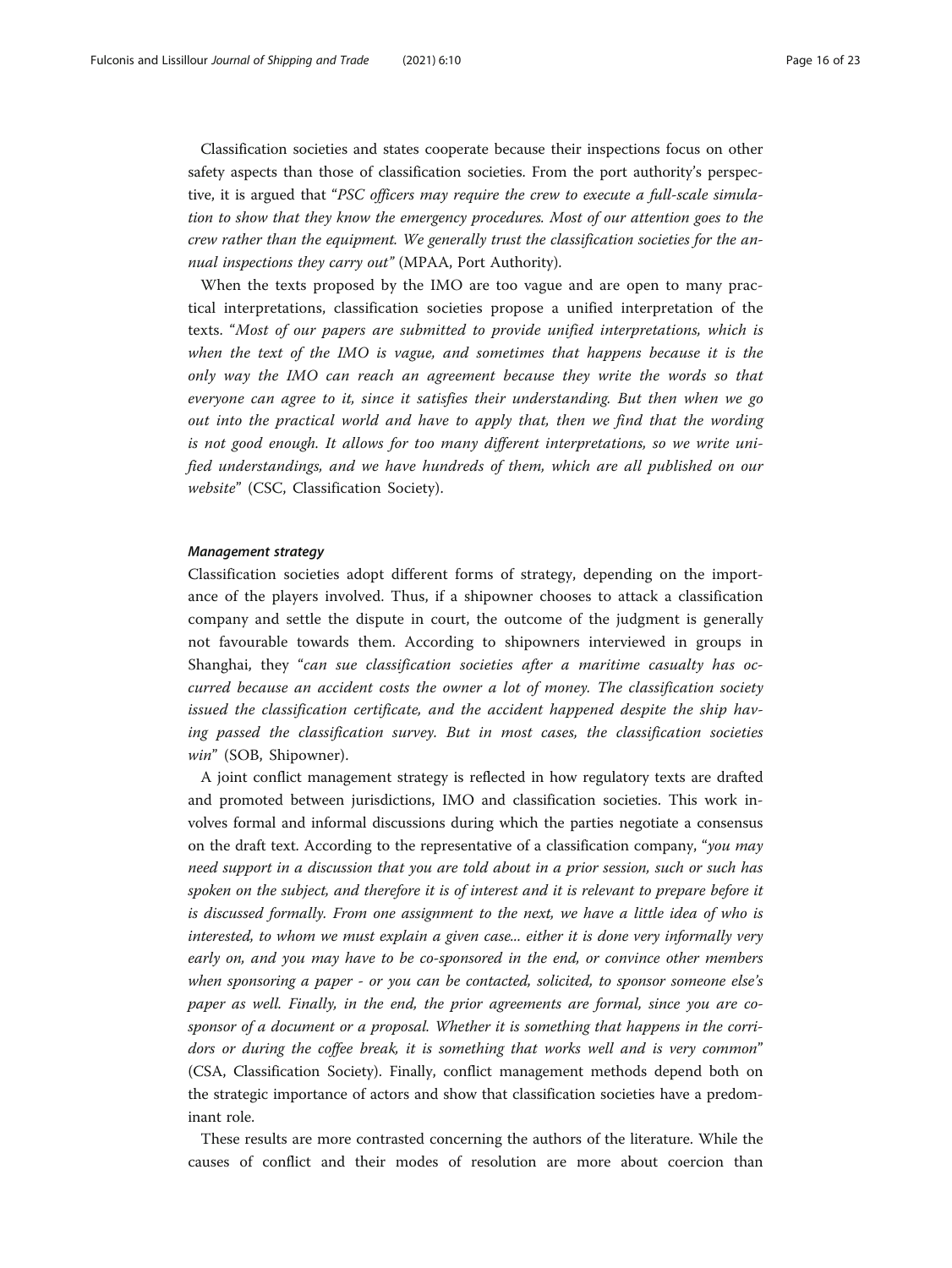consultation (Angelmar and Waldman, [1975;](#page-20-0) Dant and Schul, [1992\)](#page-21-0), these results are partially consistent with these authors on conflict management strategies. By their status, weight and influence, classification societies make greater use of coercion management strategies, such as a 'public' actor. The present theoretical contribution demonstrates how classification societies adopt different conflict resolution strategies depending on the importance of the players involved. These strategies oscillate between domination and cooperation, depending on the weight of the actor involved.

#### Cooperation

For cooperation, the analysis of declarative data was also structured into three groups of indicators (see Table [1\)](#page-7-0): (1) types of cooperative approaches, (2) major feature and (3) modes of cooperation.

#### Types of cooperative approaches

International conventions stipulate that ship operations must be carried out in partnership with classification societies. SOLAS 1974 formally states that "ships shall be designed, constructed and maintained in compliance with the requirements of a classification society, recognised by the Administration, or with applicable national standards of the administration which provides an equivalent level of safety" (SOLAS, Chapter II-1, Regulation 3–1).

Classification societies cooperate with states, which can thus compensate for their lack of skilled manpower for public service, because "When civil servants come to do port state control, they do not have the experience to do the initial survey work" (CSC, Classification Society). Ultimately, "certification, which is a public service performed by the classification societies as authorised agents of many flag states consists of verifying compliance with regu-lations of vessels registered under these flags" (Bureau Veritas, [2016\)](#page-22-0).

The IMO considers the classification certificates as a tool for operational compliance with international conventions. According to "some conventions, certificates are required to be carried on board ship to show that they have been inspected and have met the required standards. These certificates are normally accepted as proof by authorities from other States that the vessel concerned has reached the required standard, but in some cases further action can be taken" (IMO - International Maritime Organisation, [2019](#page-21-0)).

#### Major features

From shipbuilding to annual reviews, classification societies carry out many activities throughout the life of ships. Likewise, the players in the supply chain carry out many activities to meet the construction and operating standards involved by classification societies. According to a shipyard official, "the classification company issues the certificate of navigation allowance which is a key element for the shipowner to proceed with the receipt of the ship and pay the few million dollars that remain to be paid because 80% of the shipbuilding is pre-financed by the shipyard" (SYA, Shipyard).

An ongoing process of repetitive activities was formalised by international conventions as early as 1930. As an illustration, the Load Lines Convention states: as according to "the Rules attached to this Convention, ships which comply with the highest standard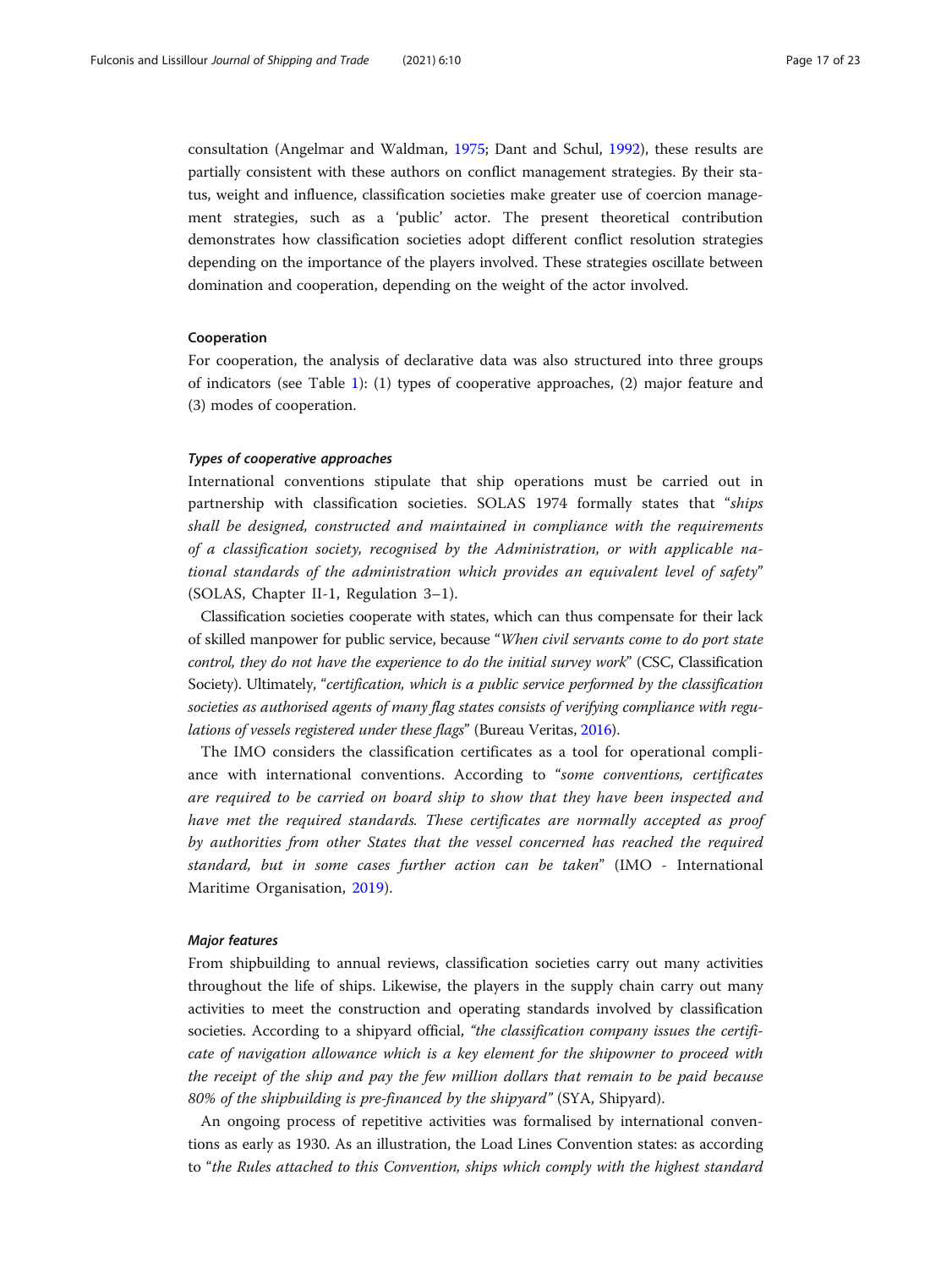laid down in the rules of a classification society recognised by the Administration are regarded as having sufficient strength for the minimum freeboards allowed under the rules, the Conference recommends that each Administration should request the Society or Societies which it has recognised to confer from time to time with the Societies recognised by other Administrations, with a view to securing as much uniformity as possible in the application of the standards of strength on which freeboard is based" (Recommendation No. 2, 1930).

The IMO relies on classification societies throughout developing technical texts dealing with ship safety because the actors have a common goal, including the creation of texts that are put into practice. "The first time we write a unified interpretation, around 80% of the unified interpretations are agreed by the whole IMO (which means all the members who are active, those who keep quiet just have to accept what goes on around them) the first time we present them at the IMO" (CSC, Classification Society).

# Modes of cooperation

The cooperation between shipowners and classification societies is operational and technical because the details of the ship orders are co-written with the classification societies. "Classification societies play an important role in negotiations with the operator during construction because in the regulatory part, the order is the subject of a joint order specification between the two. In this order specification, one of the important elements is that the ship will be classified according to the rules of, for example, Bureau Veritas and must comply with its regulations" (SYA, Shipyard).

Sovereignty implies that states can choose between strict or lax control of statutory service providers. This choice has a significant impact on the attractiveness of the country to foreign shipowners. States use classification company certificates to streamline audit efforts by port authorities. "Governments were trying to save money" (SYA, Shipyard) using the resources of classification societies. The port authorities regard international conventions as instruments "to be implemented positively with absolute obedience. We will double-check vessels that are not classified by IACS members twice as frequently. In addition, if they are classified as IACS, we will apply an easier standard than for unclassified IACS vessels" (MPAB, Port Authority).

Classification societies and IMO have forged successful cooperation as it is highly operational and strategic, as stated by the IMO Secretary General's speech states. "The practical work that you do in surveying, assessing and verifying compliance with existing international standards is something the industry and its regulators rely on, every day of the year – and which chimes perfectly with our special focus for 2014 on the implementation of IMO conventions. [ …] But, moreover, your input, through IACS, in the process of modifying and improving existing standards and, where appropriate, developing new measures, is of immense value" (IMO - International Maritime Organisation, [2014\)](#page-21-0).

These results are in line with the literature (Garrette and Dussauge, [1995](#page-21-0); Dornier and Fender, [2001](#page-21-0)). Because of the status of a public service delegation conferred on classification societies, the latter benefit from strategic alliances with states and with the IMO. These responsibilities lead the various levels of the chain's activities: strategic, tactical and operational. By their status and capacity for influence, classification societies play a central role in cooperation between players in the maritime chain.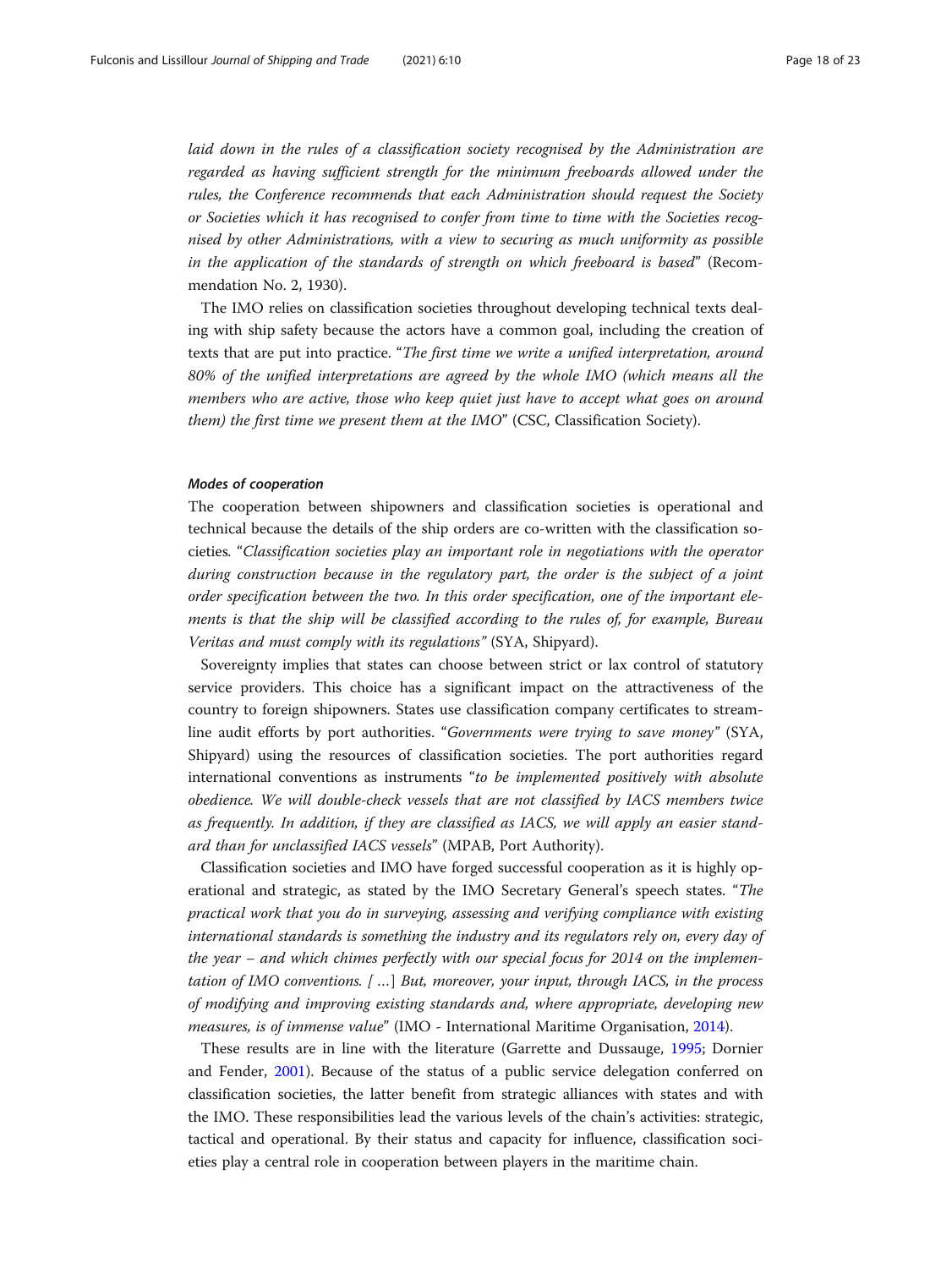# Conclusion

This research on maritime governance and classification societies arguably demonstrates that these major players play a decisive and paradoxical role in the global maritime supply chain. Moreover, it provides theoretical contributions and managerial implications.

This paper provides theoretical contributions to prior research that have detailed the important role of classification societies for maritime safety but did not address issues related to inter-organisational dynamics (Goh and Yip, [2014](#page-21-0)). The first contribution of this paper is to provide a new conceptual framework better to grasp the interorganisational dynamics in the supply chain. With the power to reward or sanction, mobilise resources, create an appropriate added value, classification societies play a central role in the governance of international maritime safety. Their leadership enables them to play a central, decisive and paradoxical role in the functioning of the shipping market. These companies are recognised with the legitimacy conferred by the public service delegation for their expertise; they create a common vision. Their size, client portfolio and scope of activities place them at the heart of the network, coordinating activities and acting as a central agent to all actors, with a dual capacity of market regulation and a competitive position. In conflict situations between players in the shipping market, classification societies are the ideal actors to manage and resolve them. Classification societies adopt different forms of conflict resolution strategies depending on the relative power of the players involved. These strategies oscillate between domination and cooperation, depending on this power. Finally, in cooperation between players in the maritime transport market, classification societies facilitate their management and coordination of activities. Cooperation occurs on strategic (partnerships and alliances) and operational (coordination) levels.

The second theoretical contribution of this paper is to tackle the subject with qualitative methods. Indeed, prior research studies have been studied classification societies mostly with quantitative methodologies to measure the impact of variables such as the flag of registry the age, ship size and type and class on maritime safety (Knapp and Franses, [2007b;](#page-21-0) Cariou et al., [2007](#page-20-0), [2008;](#page-20-0) Cariou and Wolff, [2011;](#page-20-0) Knapp et al., [2011](#page-21-0); Bijwaard and Knapp, [2009](#page-20-0)). These studies provided interesting measurement with substantial implications, but our qualitative analysis could reveal new aspects of the interplay between actors. The power, leadership, conflict, and cooperation behaviours that classification societies maintain with their markets are marked by a duality oscillating between regulatory actions and competitive behaviour, which is a paradoxical position of these central institutions in the maritime chain. The implications of this data in the initial field should ultimately provide a holistic view of the present research object.

Third theoretical contribution: this research underlines that prior research analysed the lack of trust amongst stakeholders, which has created an environment that fomented new safety inspections (Knapp and Franses, [2010\)](#page-21-0). This research study contributes by providing a complete understanding of the inter-organisational dynamics around classification societies. More recent works based on Bourdieu's thinking (Lissillour and Bonet-Fernandez, [2018,](#page-22-0) [2020](#page-22-0)) shed much light on the power struggle in the supply chain from a new perspective. However, unlike the present paper, they could not provide a fair account of the cooperation and mutual interest in problem-solving that this behaviourist analysis allowed.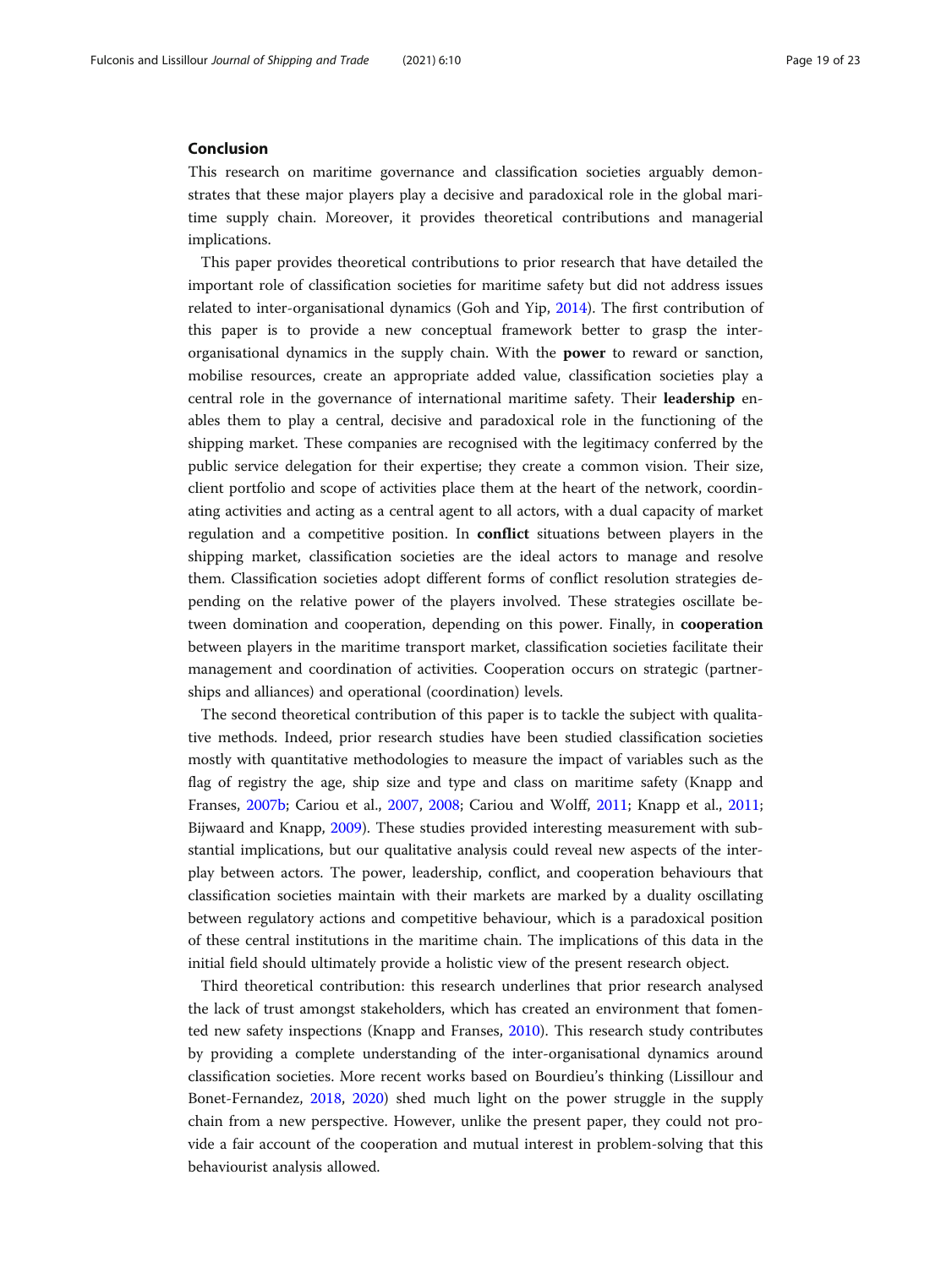Finally, from a praxeological point of view, these research outcomes generate managerial implications for shipping companies because they shed new light on the unique role of classifications societies. This role has serious consequences in the definition and implementation of maritime safety regulations and standards and, more broadly, in how shipping companies design logistics strategies according to changing international logistics chains. The multiple perspectives provided by the behaviourist approach allow maritime transport practitioners to understand better the decisive and paradoxical role of classification societies and public bodies to nourish reflections on maritime safety management. For example, port authorities may periodically (every five years, for instance) control the ships themselves, not via a Recognised Organisation, to verify compliance with statutory requirements to reduce eventual conflict of interest. Such solutions may allow for control of classification societies' work while helping public authorities to maintain a skilled workforce with updated technical expertise and thus reduce their operational and regulatory dependence on classification societies.

This study has methodological limitations regarding the dataset, including mainly French and Chinese elements, and excludes other geographies such as the USA or Africa. Even though this paper describes the general dynamics of a global industry, future studies may compare practices between geographies and eventually identify different findings. Since they cover more than 90% of the market, this study focused on classification societies that are IACS members, but adding non-IACS societies in the analysis may provide additional insights into a market with specific practices. The conceptual framework developed in this paper follows a deductive and systemic approach that could be applied to other maritime safety agents. Future studies may follow this approach by reviewing the literature concerning the specific role of other agents before adjusting the indicators selected in this paper and eventually identify new ones, notably abstract invariants that could be added to the framework (Van Campenhoudt and Quivy, [2011](#page-20-0)). Further research could look at maritime safety from another perspective, such as the role of IACS as the meta-organisation of classification societies (Carmagnac and Carbone, [2019](#page-20-0)) and the notion of service in the supply chain industry (Prakash, [2011\)](#page-22-0).

# APPENDIX

# FOCUS GROUP QUESTIONS

- 1. What is your opinion about maritime safety at the world level? Is it satisfactory or not?
- 2. What are the problems with classification companies?
- 3. Shipowners are the customers of classification companies. Does this create conflict of interests?
- 4. Shipowners have a substantial economic ressources in comparison to other actors, does this influence maritime safety?
- 5. Classification companies know most technical details about the vessels. How do they use this type of advantage?
- 6. Classification societies are now authorized to do statutory duties on behalf of maritime administrations all over the world. What do you think about it?
- 7. Which group is doing the highest lobbying at the International Maritime Organization in respect to maritime safety?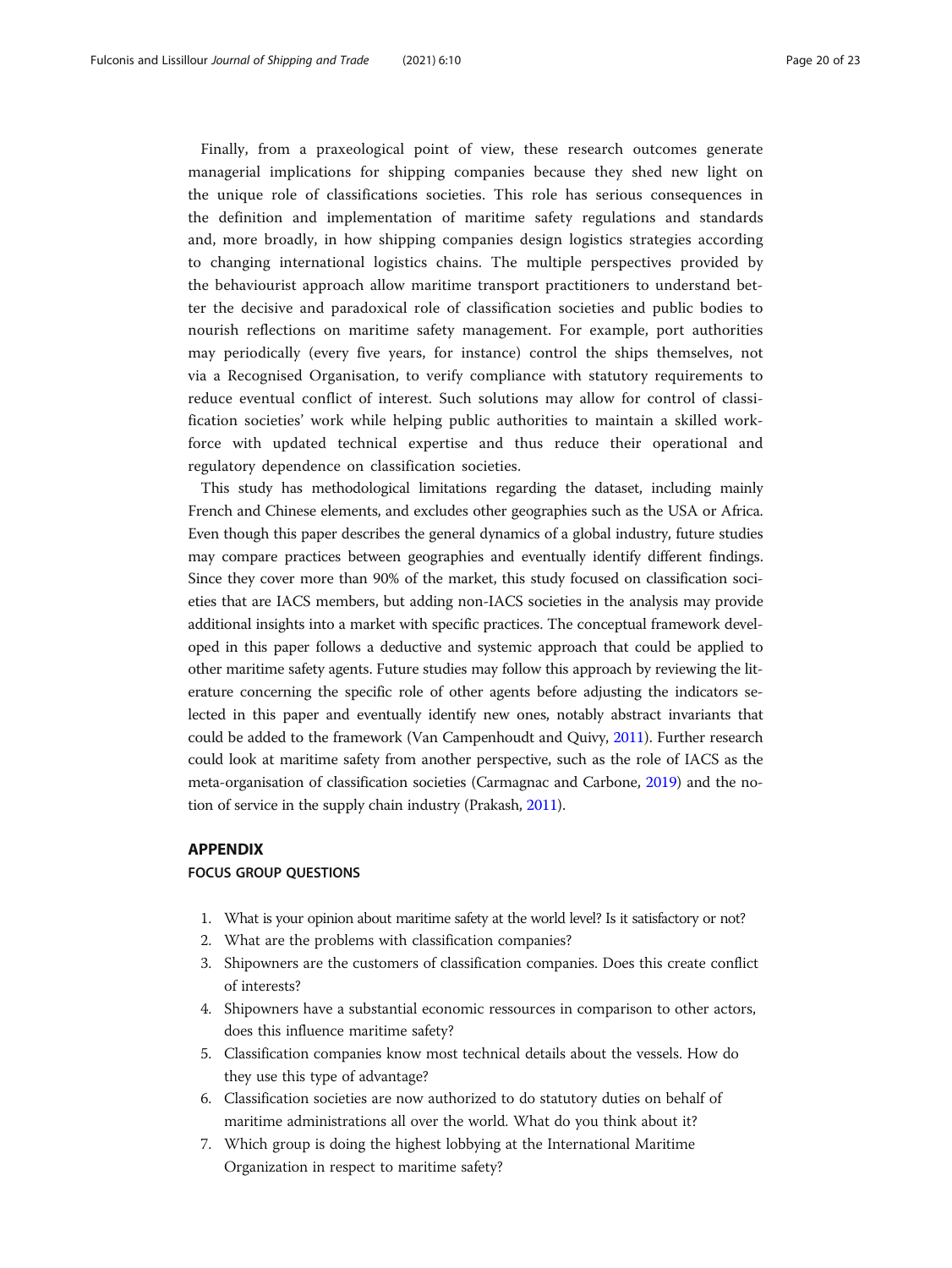- <span id="page-20-0"></span>8. Are they some actors who loose credibility in maritime safety?
- 9. Are there loopholes in maritime safety?
- 10. To whom do these loopholes benefit?

#### Acknowledgements

This version of the article benefited from the comments made during the conference presentation (2021 World of Shipping Portugal). It also benefited from the rich comments and suggestions of the anonymous reviewers. We would like to thank them warmly.

#### Authors' contributions

Both authors have equally contributed to the article.

#### Authors information

Francois FULCONIS is an Associate Professor of Strategic and Logistics Management at the University of Avignon (AU), France. He is an associate member of LBNC (AU) and a permanent member of CRET-LOG (Aix-Marseille University, AMU). His research interests include strategic partnerships, network structures, supply chain management and the logistics service providers industry. He has published more than 180 reports, a book, book chapters and papers in academic journals and international conference proceedings.

Raphael LISSILLOUR is an Associate Professor of Strategy and Management at IPAG Business School. He is in charge of developing international academic partnerships and is the director of the Doctorate in Business Administration program at IPAG Business school. He holds a PhD degree from Jilin University in China where he conducted a doctoral research on the global governance of maritime safety. His research focuses on sociological approaches to supply chain management and information systems.

#### Funding

No fundings.

#### Availability of data and materials

The datasets generated during and/or analysed during the current study are not publicly available due to interviewees preference but are available from the corresponding author on reasonable request.

#### Declarations

#### Competing interests

The authors declare that they have no competing interests.

#### Author details

<sup>1</sup> Avignon University (AU), research laboratories: LBNC (AU) and CRET-LOG (AMU), Avignon, France. <sup>2</sup>IPAG Business School, PostDoc at the École Polytechnique (i3-CRG), Paris, France.

#### Received: 26 February 2021 Accepted: 28 June 2021 Published online: 16 July 2021

#### References

Alderton T, Winchester N (2002) Flag states and safety: 1997-1999. Marit Policy Manag 29(2):151–162. [https://doi.org/10.1080/](https://doi.org/10.1080/03088830110090586) [03088830110090586](https://doi.org/10.1080/03088830110090586)

Angelmar R, Waldman C (1975) Les Conflits dans les canaux de distributions. Rev Fr Gest 1:57–68

- Bijwaard G, Knapp S (2009) Analysis of ship life cycles the impact of economic cycles and ship inspections. Mar Policy 33(2): 350–369. <https://doi.org/10.1016/j.marpol.2008.08.003>
- Bindel, S. (2019). "Classification, sociétés de", Encyclopædia Universalis. URL: [http://www.universalis-edu.com/encyclopedie/](http://www.universalis-edu.com/encyclopedie/societes-de-classification/) [societes-de-classification/](http://www.universalis-edu.com/encyclopedie/societes-de-classification/) accessed on November 12th, 2019
- Bonet-Fernandez D (2008) Réflexions sur les relations inter-organisationnelles: du dépassement de l'antagonisme conflitcoopération à l'émergence de nouvelles démarches collaboratives. Habilitation à Diriger des Recherches en Sciences de Gestion. Université de la Méditerranée, Aix-en-Provence
- Bonet-Fernandez D, Boissinot A (2012) Quel leadership pour les prestataires de services logistiques dans la supply chain de l'automobile ? Logistique Manag 20(2):31–40

Bowersox D, Closs D (1996) Logistical management: the integrated supply chain process. McGraw-Hill, New York (NY) Bowersox D, Cooper M, Lambert D, Taylor D (1980) Management in marketing channels. McGraw-Hill, New-York (NY) Brooks M (1996) The privatisation of ship safety. Marit Policy Manag 23(3):271–288. <https://doi.org/10.1080/03088839600000089> Bureau Veritas (2020). Mission, ambition. URL: [https://group.bureauveritas.com/fr/groupe/mission-ambition,](https://group.bureauveritas.com/fr/groupe/mission-ambition) Accessed on August 1st, 2020

Van Campenhoudt L, Quivy R (2011) Manuel de recherche en sciences sociales. Du nod, Paris

Cariou P, Mejia M, Wolff F-C (2007) An econometric analysis of deficiencies noted in port state control inspections. Maritime Policy Manag 34(3):245–260

Cariou P, Mejia M, Wolff F-C (2008) On the effectiveness of port state control inspections. Transport Res E 44(3):491–503. <https://doi.org/10.1016/j.tre.2006.11.005>

Cariou P, Wolff F-C (2011) Do port state control inspections influence flag-and class-hopping phenomena in shipping? J Transport Econ Policy 45(2):155–177

Carmagnac L, Carbone V (2019) Making supply networks more sustainable 'together': the role of meta-organisations. Supply Chain Forum 20(1):56–67. <https://doi.org/10.1080/16258312.2018.1554163>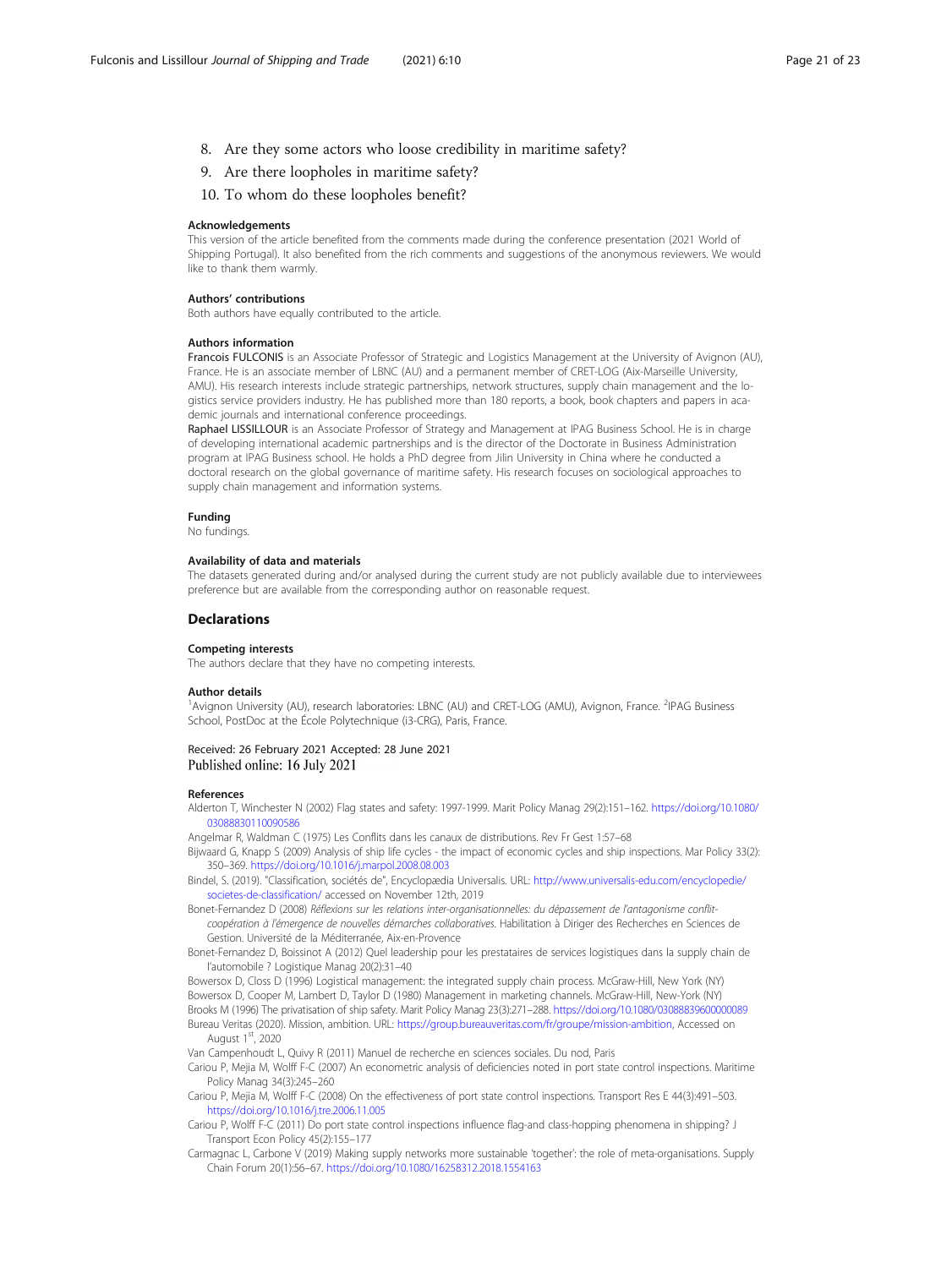<span id="page-21-0"></span>Ceyhun G (ed) (2020) Handbook of research on the applications of international transportation and logistics for world trade. IGI-Global, Hershey (PA). <https://doi.org/10.4018/978-1-7998-1397-2>

Christopher M (1992) Logistics and supply chain management: creating value-adding networks. Prentice Hall, Harlow Cox A (1999) Power, value and supply chain management. Supply Chain Manag 4(4):167–175. [https://doi.org/10.1108/13](https://doi.org/10.1108/13598549910284480) [598549910284480](https://doi.org/10.1108/13598549910284480)

Cox A (2001) The power perspective in procurement and supply management. J Supply Chain Manag 37(1):4–7. [https://doi.](https://doi.org/10.1111/j.1745-493X.2001.tb00093.x) [org/10.1111/j.1745-493X.2001.tb00093.x](https://doi.org/10.1111/j.1745-493X.2001.tb00093.x)

Cyert R, March J (1963) A behavioral theory of the firm. Prentice Hall, Englewood Cliffs (NJ)

Dant R, Schul P (1992) Conflict resolution processes in contractual channels of distribution. J Mark 56(1):38–54. [https://doi.](https://doi.org/10.1177/002224299205600105) [org/10.1177/002224299205600105](https://doi.org/10.1177/002224299205600105)

Davis-Sramek B, Thomas RW, Fugate BS (2018) Integrating behavioral decision theory and sustainable supply chain management: Prioritising economic, environmental, and social dimensions in carrier selection. J Bus Logist 39(2):87–100. <https://doi.org/10.1111/jbl.12181>

Defee C, Stank T, Esper T (2010) Performance implications of transformational supply chain leadership and followership. Int J Phys Distribution Logistics Manag 40(10):763–791. <https://doi.org/10.1108/09600031011093205>

Denzin NK, Lincoln YS (eds) (2017) The Sage Handbook of Qualitative Research. 5th ed. Sage Publications, London

Dominguez-Péry C, Vuddaraju L, Duffour V, Eydieux J, Tassabehji R (2021) Risk and safety in maritime transport: a review and agenda for research, 2021 World of Shipping Portugal – An International Research Conference on Maritime Affairs, Portugal, 28-29 January, pp 1–21

Dornier P-P, Fender M (2001) La Logistique globale. Éditions d'Organisation, Paris

Ellram L, Cooper M (1990) Supply chain management, partnerships, and the shipper-third-party relationships. Int J Logist Manag 1(2):1–10. <https://doi.org/10.1108/95740939080001276>

Emerson R (1962) Power-dependence relations. Am Sociol Rev 27(1):31–41. <https://doi.org/10.2307/2089716>

Fabbe-Costes N (2010) Réussir l'intégration des chaînes logistiques, Encyclopédie Techniques de l'Ingénieur, Ref. AG5240. Éditions Techniques de l'Ingénieur, Paris

Ferrer M (2004) La Responsabilité des sociétés de classification. Aix-en-Provence: Presses Universitaires d'Aix-Marseille (PUAM) Filser M (1989) Canaux de distribution : description, analyse, gestion. Vuibert, Paris

Filser M, des Garets V, Paché G (2012) La Distribution: organisation et stratégie, 2e éd. EMS - Éditions Management & Société, Caen French J, Raven B (1959) The bases of social power. In: Cartwright D (ed) Studies in social power. University of Michigan Press, Ann Arbor (MI), pp 150–167

Fulconis F, Roveillo G (2017) L'Intermédiation logistique dans le pilotage des chaînes multi-acteurs : proposition d'une grille d'analyse. Manag Avenir 8(98):163–189

Garrette B, Dussauge P (1995) Les Stratégies d'alliance. Éditions d'Organisation, Paris

Gino F, Pisano G (2008) Toward a theory of behavioral operations. Manuf Serv Oper Manag 10(4):676–691. [https://doi.org/1](https://doi.org/10.1287/msom.1070.0205) [0.1287/msom.1070.0205](https://doi.org/10.1287/msom.1070.0205)

Goh LB, Yip TL (2014) A way forward for ship classification and technical services. Asian J Shipping Logistics 30(1):51–74. <https://doi.org/10.1016/j.ajsl.2014.04.003>

Goldman R (1966) A theory of conflict processes and organisational offices. J Confl Resolut 10(3):335–340

Hoffmann N, Stahlbock R, Voß S (2020) A decision model on the repair and maintenance of shipping containers. J Shipping Trade 5(1):1–21

Hormann H (2006) Classification societies - what is their role, what is their future? WMU J Marit Aff 5(1):5–16. [https://doi.org/1](https://doi.org/10.1007/BF03195078) [0.1007/BF03195078](https://doi.org/10.1007/BF03195078)

IACS - International Association of Classification Societies (2011). Class, what, why, and how? URL: [http://www.iacs.org.uk/](http://www.iacs.org.uk/media/3785/iacs-class-what-why-how.pdf) [media/3785/iacs-class-what-why-how.pdf](http://www.iacs.org.uk/media/3785/iacs-class-what-why-how.pdf), accessed on February 1st, 2020

IMO - International Maritime Organisation (2014). Nouvelle réglementation de l'OMI, objectifs et attentes de l'industrie du transport futur, Discours liminaire de Koji Sekimizu, Secrétaire général, Organisation Maritime Internationale. URL: [http://www.imo.org/fr/MediaCentre/](http://www.imo.org/fr/MediaCentre/SecretaryGeneral/SpeechesByTheSecretaryGeneral/Pages/IACScouncil2014.aspx) [SecretaryGeneral/SpeechesByTheSecretaryGeneral/Pages/IACScouncil2014.aspx](http://www.imo.org/fr/MediaCentre/SecretaryGeneral/SpeechesByTheSecretaryGeneral/Pages/IACScouncil2014.aspx). Accessed on January 15th, 2019

IMO - International Maritime Organisation (2019). Adopting a convention, Entry into force, Accession, Amendment, Enforcement, Tacit acceptance procedure. URL: <http://www.imo.org/en/About/Conventions/Pages/Home.aspx>. Accessed 31th May, 2019

International Commission on Shipping (2000). Ships, slaves, and competition. Article 2.28. URL: [http://seafarersrights.org/lega](http://seafarersrights.org/legal_database/ships-slaves-and-competition/) [l\\_database/ships-slaves-and-competition/.](http://seafarersrights.org/legal_database/ships-slaves-and-competition/) Accessed on September 30th, 2019

Jones E.H. (2003). Otto candies, L.L.C v. Nippon Kaiji Kyokai Corp. United States court of appeals, fifth circuit. URL: [http://casela](http://caselaw.findlaw.com/us-5th-circuit/1330625.html) [w.findlaw.com/us-5th-circuit/1330625.html.](http://caselaw.findlaw.com/us-5th-circuit/1330625.html) Accessed on October 2nd, 2019Kaufmann L, Meschnig G, Reimann F (2014) Rational and intuitive decision-making in sourcing teams: effects on decision outcomes. J Purch Supply Manag 20(2): 104–112. <https://doi.org/10.1016/j.pursup.2014.03.003>

Kaufmann L, Wagner CM, Carter CR (2017) Individual modes and patterns of rational and intuitive decision-making by purchasing managers. J Purch Supply Manag 23(2):82–93. <https://doi.org/10.1016/j.pursup.2016.09.001>

Knapp S, Bijwaard G, Heij C (2011) Estimated incident cost savings in shipping due to inspections. Accid Anal Prev 43(4): 1532–1539. <https://doi.org/10.1016/j.aap.2011.03.005>

Knapp S, Franses PH (2007a) A global view on port state control: econometric analysis of the differences across port state control regimes. Marit Policy Manag 34(5):453–482. <https://doi.org/10.1080/03088830701585217>

Knapp S, Franses PH (2007b) Econometric analysis on the effect of port state control inspections on the probability of casualty. Mar Policy 31(4):550–563. <https://doi.org/10.1016/j.marpol.2006.11.004>

Knapp S, Franses PH (2008) Econometric analysis to differentiate effects of various ship safety inspections. Mar Policy 32(4): 653–662. <https://doi.org/10.1016/j.marpol.2007.11.006>

Knapp S, Franses PH (2010) Comprehensive review of the maritime safety regimes: present status and recommendations for improvements. Transp Rev 30(2):241–270. <https://doi.org/10.1080/01441640902985934>

Koenig G (1996) Management Stratégique. Nathan, Paris

Kopela S (2017) Making ships cleaner: reducing air pollution from international shipping. Rev Europ Comparative Int Environ Law 26(3):231–242. <https://doi.org/10.1111/reel.12220>